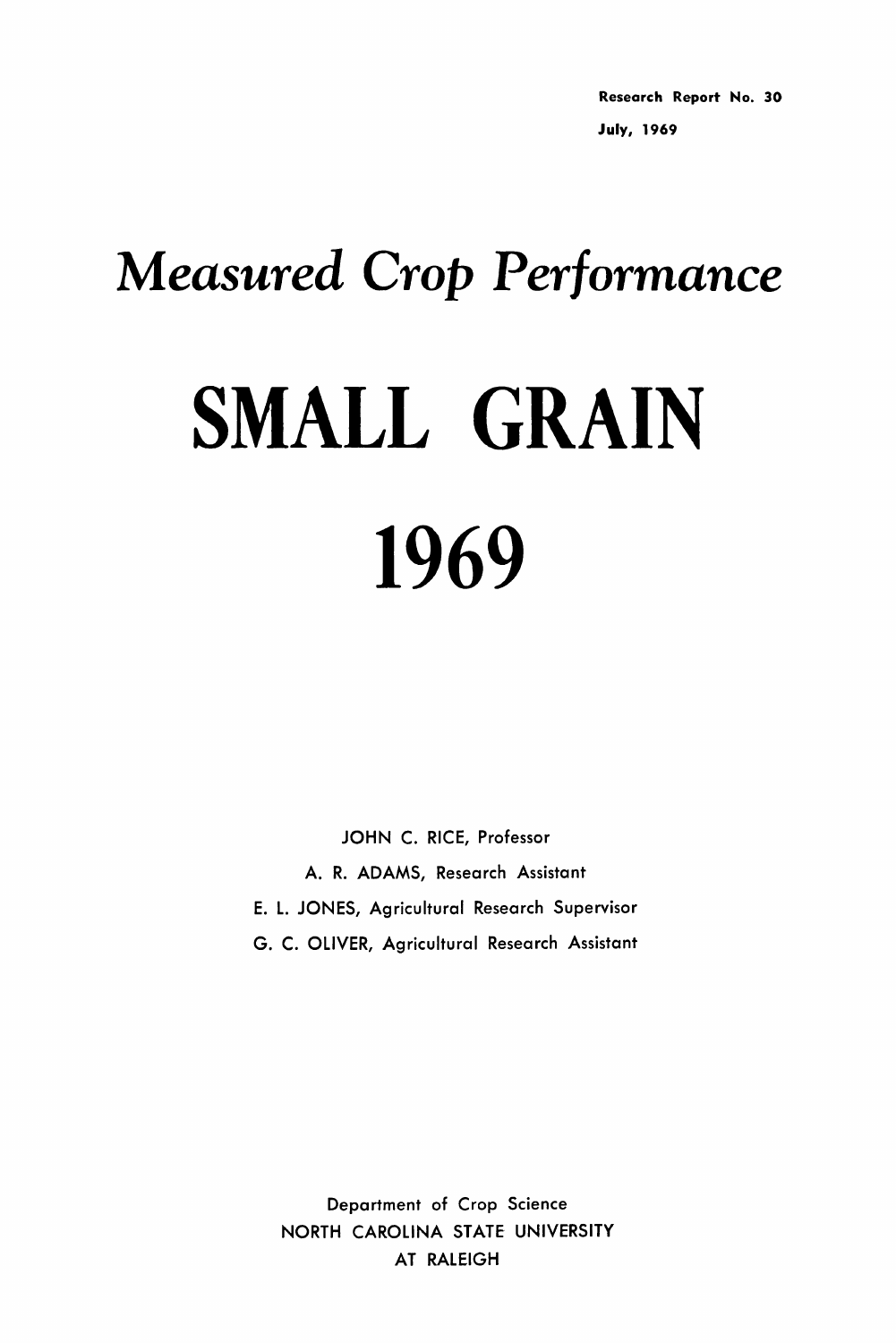# TABLE OF CONTENTS

| INTRODUCTION                            | 3                        |
|-----------------------------------------|--------------------------|
| EXPERIMENTAL PROCEDURE                  | 5                        |
| Agencies Sponsoring Entries             | 5                        |
| Test Locations                          | 6                        |
| Cultural Practices                      | $\overline{\phantom{a}}$ |
| Seasonal Conditions                     | 8                        |
| RESULTS AND DISCUSSION                  | 10                       |
|                                         | 10                       |
|                                         | 11                       |
|                                         | 12                       |
|                                         | 12                       |
|                                         | 13                       |
| TABLE AND FIGURES                       |                          |
| Cultural practices                      | 14                       |
| Characteristics of varieties            | 15                       |
| Barley performance in the Piedmont      | 17                       |
| Barley performance in the Coastal Plain | 18                       |
| Oat performance in the Piedmont         | 19                       |
| Oat performance in the Coastal Plain    | 20                       |
| Wheat performance in the Piedmont       | 21                       |
| Wheat performance in the Coastal Plain  | 22                       |
|                                         | 23                       |
|                                         | 24                       |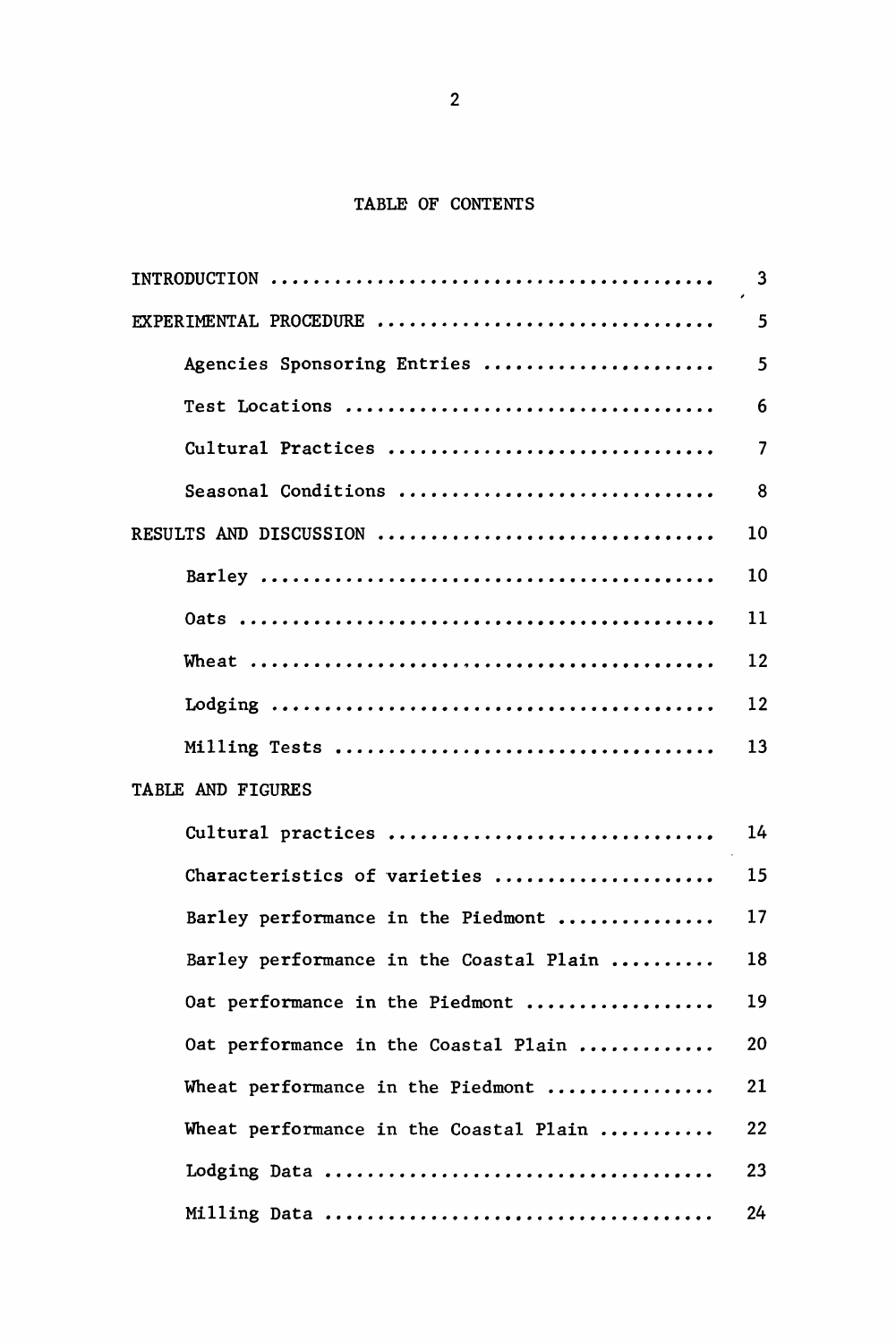# PERFORMANCE OF SMALL GRAIN VARIETIES IN NORTH CAROLINA John C. Rice, E. L. Jones, G. C. Oliver. Rav Adams $\frac{1}{2}$

#### INTRODUCTION

In the major small grain producing areas of the state, tests are conducted annually on varieties and breeding lines of oats, wheat and barley. These Official Variety Tests are conducted to determine the value and suitability of commercially available and prospective varieties of small grain for planting in North Carolina. The results of these tests are intended to aid the growers and agricultural workers throughout the Southeast in the selection of a variety best suited for their particular area of the state or region.

In North Carolina the wheat production for the 1968-69 season is expected to be 9,090,000 bushels. This production will be harvested from 202,000 acres estimated to be ten percent below the previous season's acreage. In spite of lower number of acres, the North Carolina production for the current season is expected to be four percent above the 1967-68 production. For 1969, the state average yield for wheat is estimated to be 45 bushels per acre--six bushels above the record set in 1968.

 $\frac{1}{2}$ Professor in Charge of Variety Testing, Agricultural Research Supervisor and Agricultural Research Assistants, Department of Crop Science, North Carolina State University at Raleigh, respectively.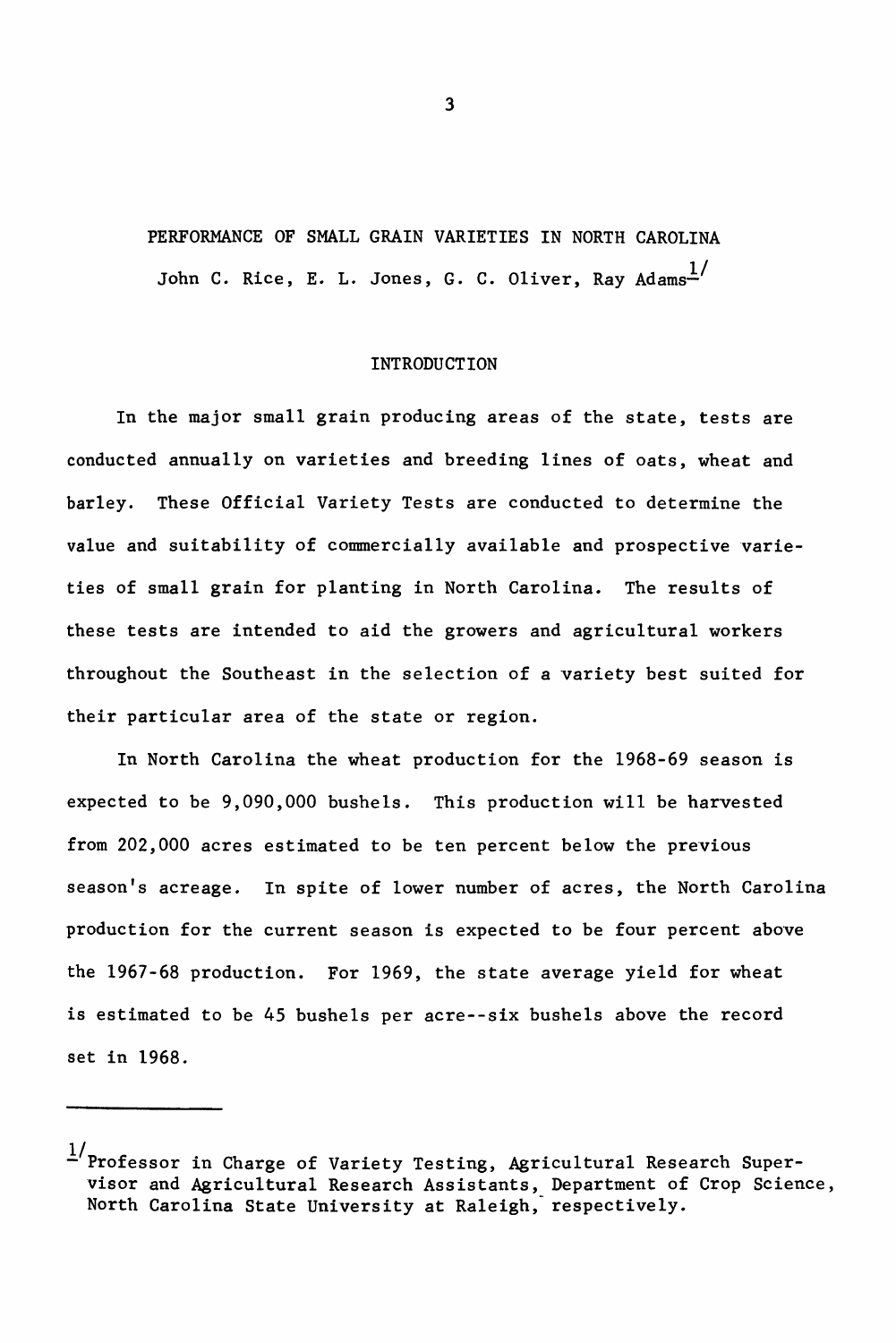For the harvest year of 1968, the average state oat yield surpassed the previous high by two bushels at 50 bushels per acre and the new barley record of 49 bushels per acre broke the old state record by three bushels.

Information on varietal performance is presented from six test locations in the state, three in the Piedmont and three in the Coastal Plain Area. In comparing the performance of varieties, data from the area which most nearly represents the growers'conditions should be used. Seasonal conditions differ from year to year; therefore a variety which looks superior for one year may not be consistently good, hence, varieties should be evaluated on the basis of performance over several years. Depending upon the release date of the entry, data is presented for performance from one to five years. All available data<sup>2/</sup> were used in determining the pathologic and agronomic characteristics of the varieties.

 $2/\text{Special}$  acknowledge is due Drs. T. T. Hebert, C. F. Murphy and J. G. Clapp for assistance in describing the characteristics of varieties.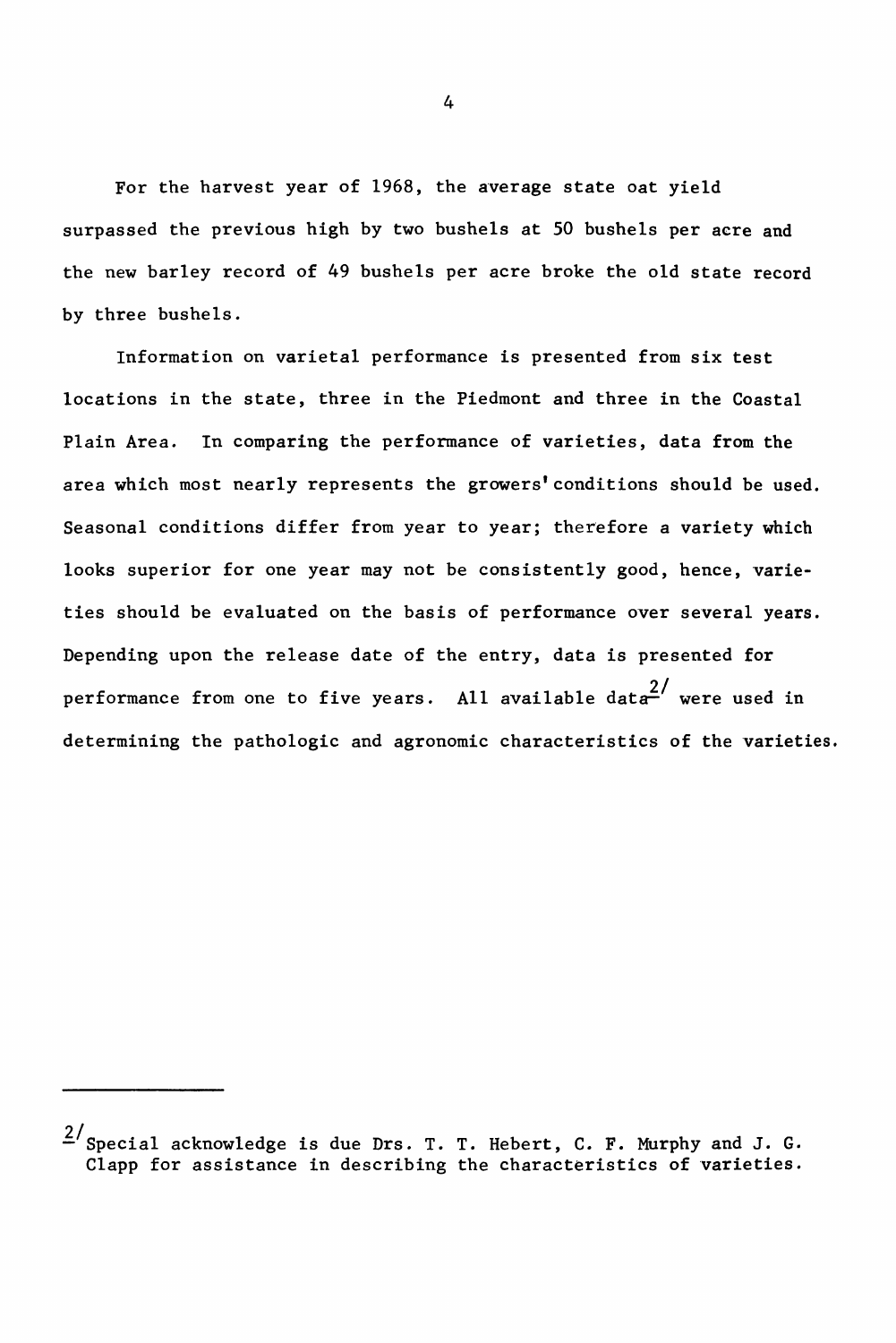#### EXPERIMENTAL PROCEDURE

Commercial varieties and experimental lines developed by public and private agencies are included in these tests. Any individual or firm may make application for having entries included by writing the Department of Crop Science, North Carolina State University at Raleigh. A fee is charged on an entry basis for all private entries. Personnel of the testing program may include entries about which further information is desired.

#### Agencies Sponsoring Entries

| Arkansas Agricultural Experiment Sta.       | Fayetteville, Ark. |
|---------------------------------------------|--------------------|
| Coker's Pedigreed Seed Company              | Hartsville, S. C.  |
| McNair Seed Company, Inc.                   | Laurinburg, N. C.  |
| North Carolina Agricultural Experiment Sta. | Raleigh, N. C.     |
| South Carolina Agricultural Experiment Sta. | Clemson, S. C.     |
| Virginia Agricultural Experiment Sta.       | Blacksburg, Va.    |

### Test Locations

Six locations were used in 1968-69 with three in the Piedmont and three in the Coastal Plain as shown in Figure 1. All tests were located on private farms.<sup>1</sup>/ A randomized block design with four replications was used at each location. $2/$ 

 $1/T$ he cooperative spirit and civic-minded service rendered by the farmers who provided land and the necessary cultural practices for these trials and the cooperation of the county agents are gratefully acknowledged.

 $\frac{2}{1}$ Statistical analysis were made in the statistical laboratory under the supervision of Dr. J. o. Rawlings. This assistance is gratefully acknowledged.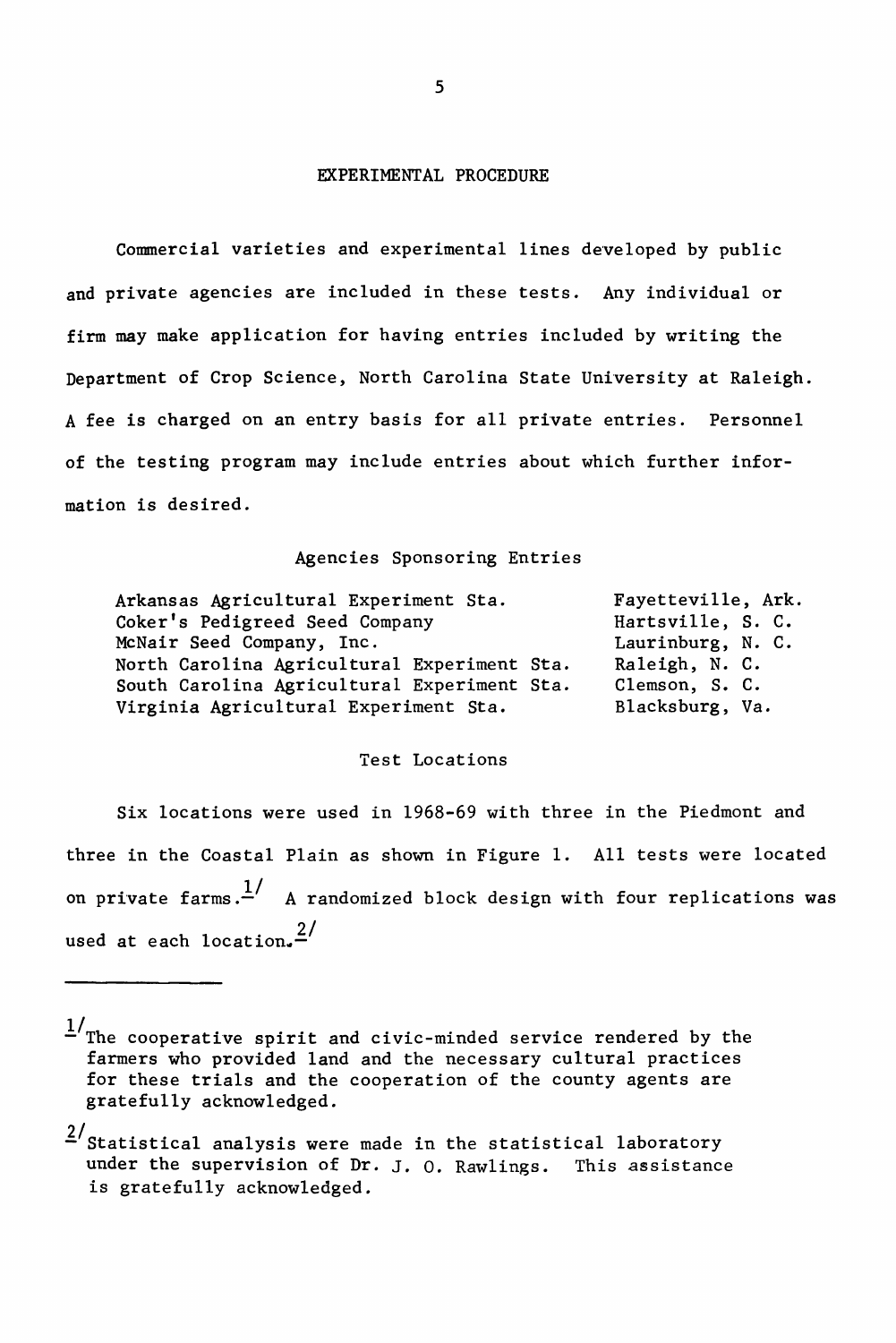



#### CO-OPERATORS

# PIEDMONT

Alamance County: Mr. Jimmy E. Farrell, Route 1, Mebane, North Carolina County Extension Chairman, George R. Coble

Stanly County: Mr. D. G. Harwood, Route 1, New London, North Carolina County Extension Chairman, V. A. Huneycutt

Davie County: Mr. Kenneth Hoots, Advance, North Carolina County Extension Chairman, Leo F. Williams

# COASTAL PLAIN

Edgecombe County: Mr. Jesse Summerlin, Route 1, Tarboro, North Carolina County Extension Chairman, Charles H. Lockhart

Lenoir County: Mr. Parrott Gray, Route 1, Kinston, North Carolina County Extension Chairman, F. J. Koonce

Sampson County: Mr. Maxton Bass, Newton Grove, North Carolina County Extension Chairman, Worth Gurkin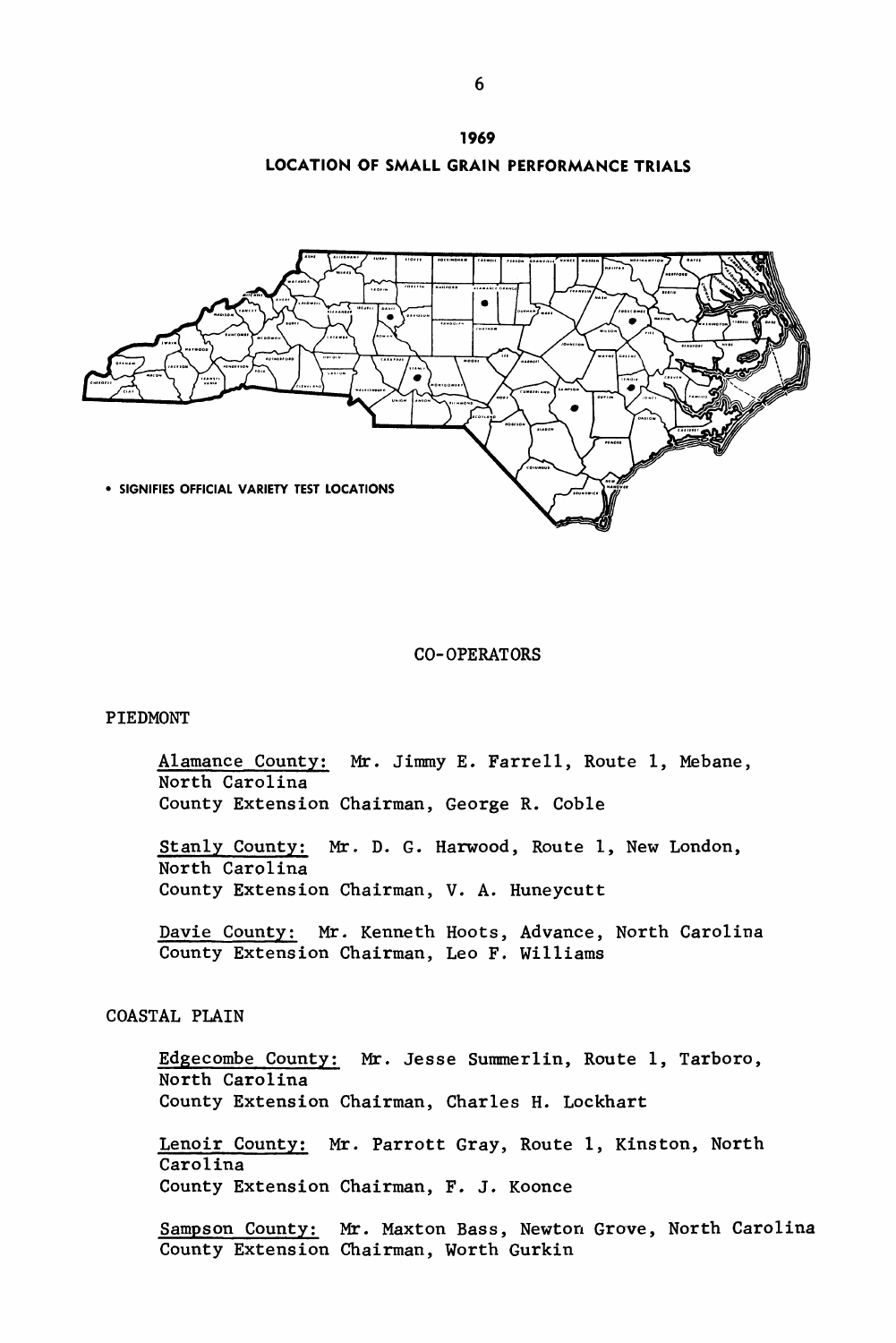# Cultural Practices

Cultural practices, such as seed bed preparation, date of planting, fertilization and topdressing were in accord with good farming practices and were uniform for all entries at a given location, Table 1. Several months prior to planting each test location, soil samples were obtained from the test field and fertilizer requirements made in accordance with the soil analysis report. Lime was applied, if needed, to adjust the pH to a desirable level.

Starting in 1966, all tests were mechanized for planting with a tractor-mounted Planter Jr. Planter. Tests were seeded in a small furrow with a Planter Jr. Planter mounted behind a tractor at the rate of one gram of seed per foot of row. The rows were spaced one foot apart. Each plot consisted of seven rows, 15 feet long with the two outside rows used as borders. The border rows were removed prior to harvest and only the five center rows were harvested. The date of planting and fertilization at planting is shown in Table 1 for each test location.

A seven foot combine was modified slightly for harvesting individual plots. Grain from individual plots was collected as it came from the elevator and weighed. The combine was stopped at the end of each plot for a short interval of time in order for the machine to clean out between plots prior to weighing the grain from the plot. A sample of grain was taken from each plot for the determination of test weight. All barley samples were taken from the combine and run through a small thresher to remove the awns prior to taking test weights. The combine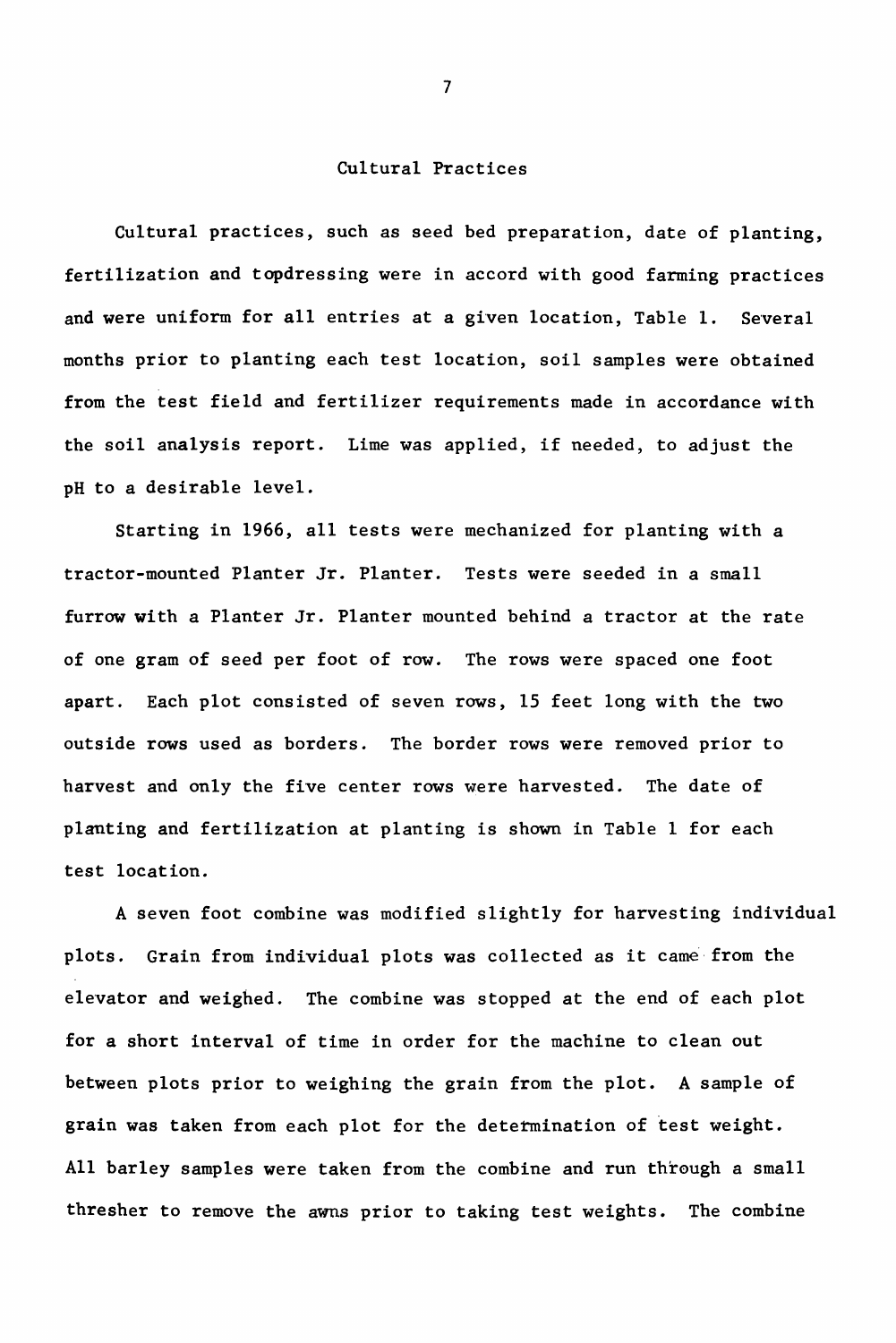was used to more nearly simulate the conditions under which these varieties would be harvested on farms and it appears to give very satisfactory results.

# Seasonal Conditions

With six locations for the 1968-69 Small Grain Official Variety Test, the seasonal conditions were conducive for good growth and high yields. October, normally a dry month in North Carolina, started as a typical dry month until the passage of Hurricane Gladys through the offshore waters on October 20. Rains associated with the storm ranged up to eight inches and totals for the month up to eleven inches. Over most of the state, totals were at least <sup>a</sup> little above normal. Large temperature changes occurred twice in October. After readings ranging up to 90 on the first few days, there was a drop to near freezing on the morning of the 5th for some of the coldest weather on record so early in the fall season.

Some of the earliest snow on record spread through the Piedmont on November 11. Precipitation totals were near or <sup>a</sup> little above normal with amounts well distributed throughout the month. December was cold and dry with no unusual extremes.

March arrived with the traditional roar of the lion. Snow and sleet spread over much of North Carolina as the month began and by the end of the first day more than half of the state was covered with one to fifteen inches. The total precipitation for March was near or slightly above normal. Average temperatures were colder than for any March since 1960. The entire four month period--December, 1968 through March, 1969,--averaged colder than any similar period of record at some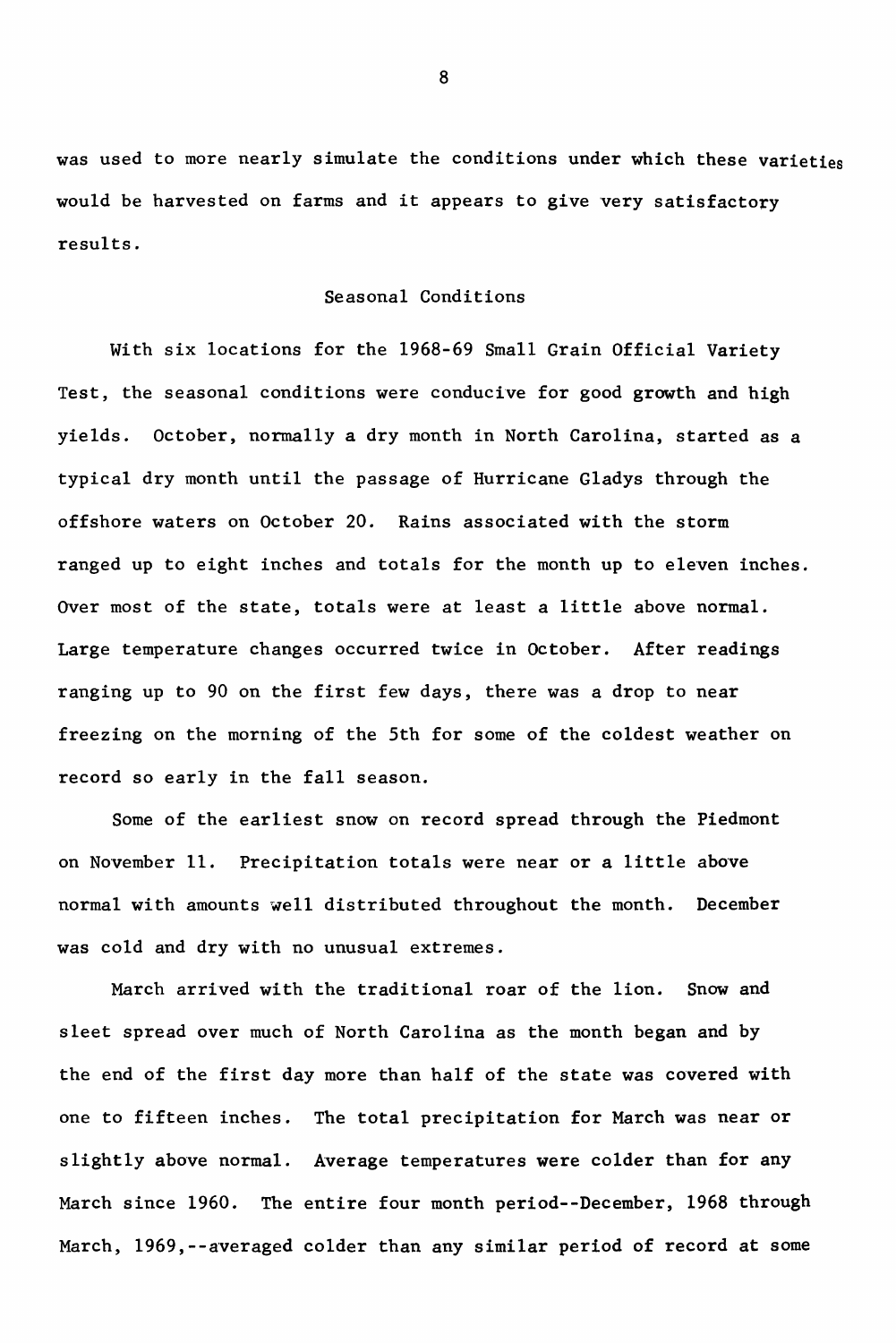North Carolina weather stations having records 80 years long.

The weather in April was remarkable, mainly for a temperature pattern which failed to rise with the advancing spring season. The first ten days averaged warmer than normal, the next ten days normal, and the final ten days colder than normal. The most persistent unseasonable cold came in a fi've day period ending on the 25th when record low temperatures were recorded at a number of weather stations. Rainfall was near normal and well distributed throughout the month.

An outstanding characteristic of May weather was the extreme variability of the rainfall. Total amounts for the month ranged from two to eight inches in the Coastal Plain. Temperatures were moderate in May and averaged within a degree or two of normal in all areas of North Carolina. Thunderstorms with locally damaging winds were of perhaps less than average frequency and severity.

The Coastal Plain locations were planted in October at the recommended seeding date for small grain crops. Two locations in the Piedmont were planted in October and one in November depending upon the soil moisture for each test. A good seed bed was present at each location and this resulted in good stands. The specific planting dates, fertilizer, topdressing and harvest dates are shown in Table 1.

Generally speaking, the 1968-69 growing season was satisfactory for good grain yields for oats, wheat and barley. At some locations wind and water damage was evident. Lodging data was obtained on all entries in a specific location. All tests were harvested approximately on schedule. The rainy period in early June delayed harvest for all tests except for some of the barley which was cut prior to the wet weather.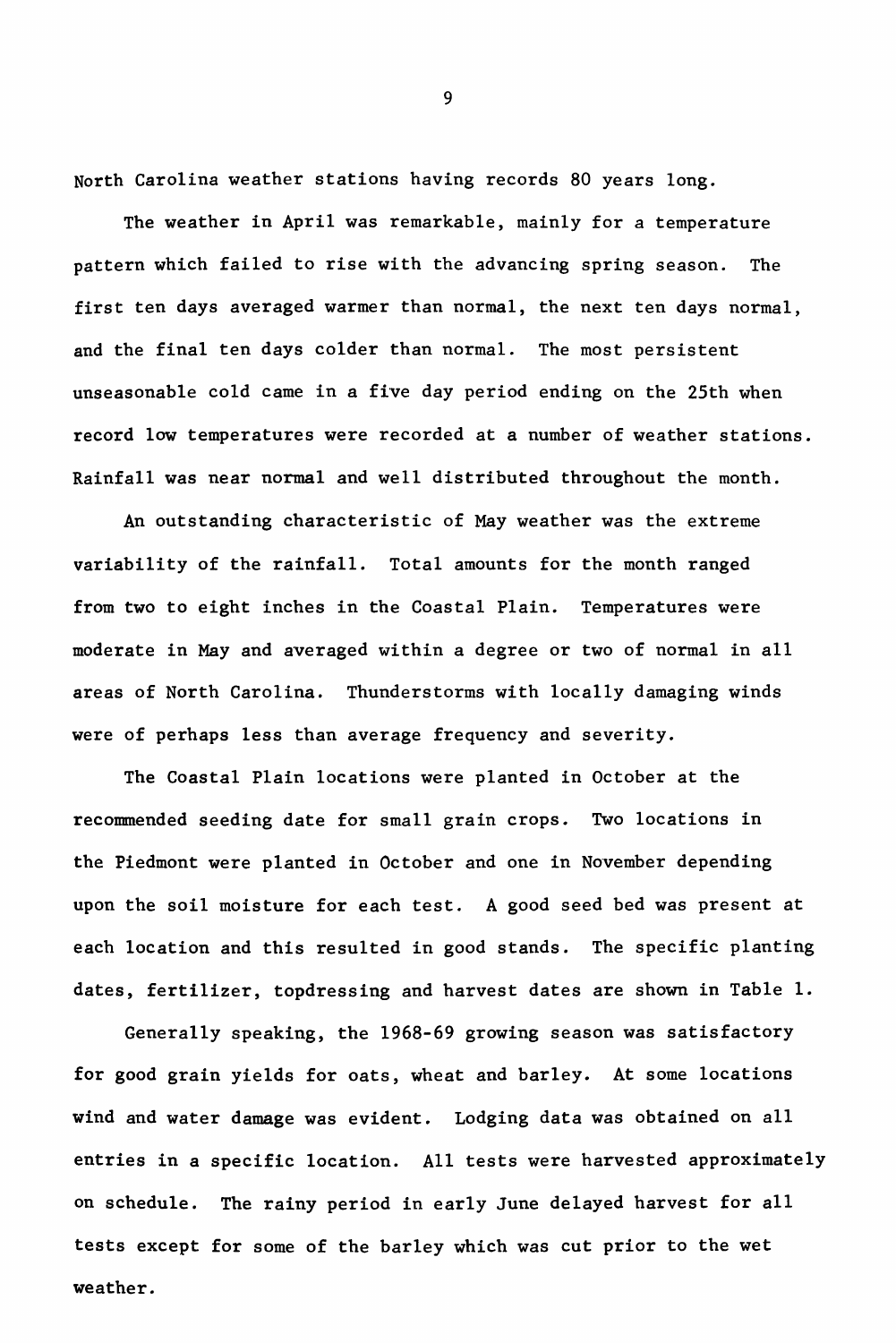# RESULTS AND DISCUSSION

The performance of the 1969 tests along with the previous four years are presented by crop and area in a tabular form in this report. Since the genetic expression of a variety is influenced greatly by the environment, it is best to have several years' data from which to draw conclusions. For example, if <sup>a</sup> variety appeared in the two-year average but not in the three-year average, then it must be compared only within the two years and not with the data in the three-year average since it is possible that the third year could have been extremely good or poor and not comparable.

The 1969 data presented in this report have been analyzed statistically and the least significant difference (L.S.D.), in terms of bushels per acre and pounds per bushel is given. Unless the difference between two varieties is greater than the L.S.D., the varieties should not be considered as being any different statistically.

#### Barley

Table 5 shows the performance of barley in the Piedmont. The yields varied from a high of 74.8 bushels per acre for the variety Va. 65-42-33 to 54.3 bushels for the variety, Davie, for the 1969 season. A five-year average also showed the variety Keowee to have the highest yield at 75.2 bushels per acre.

The test weight of 46.5 and 46.2 pounds per bushel for the varieties, Harrison and Keowee were the highest for the 1969 season. Harrison also had the highest five-year average with 47.1 pounds per bushel, however,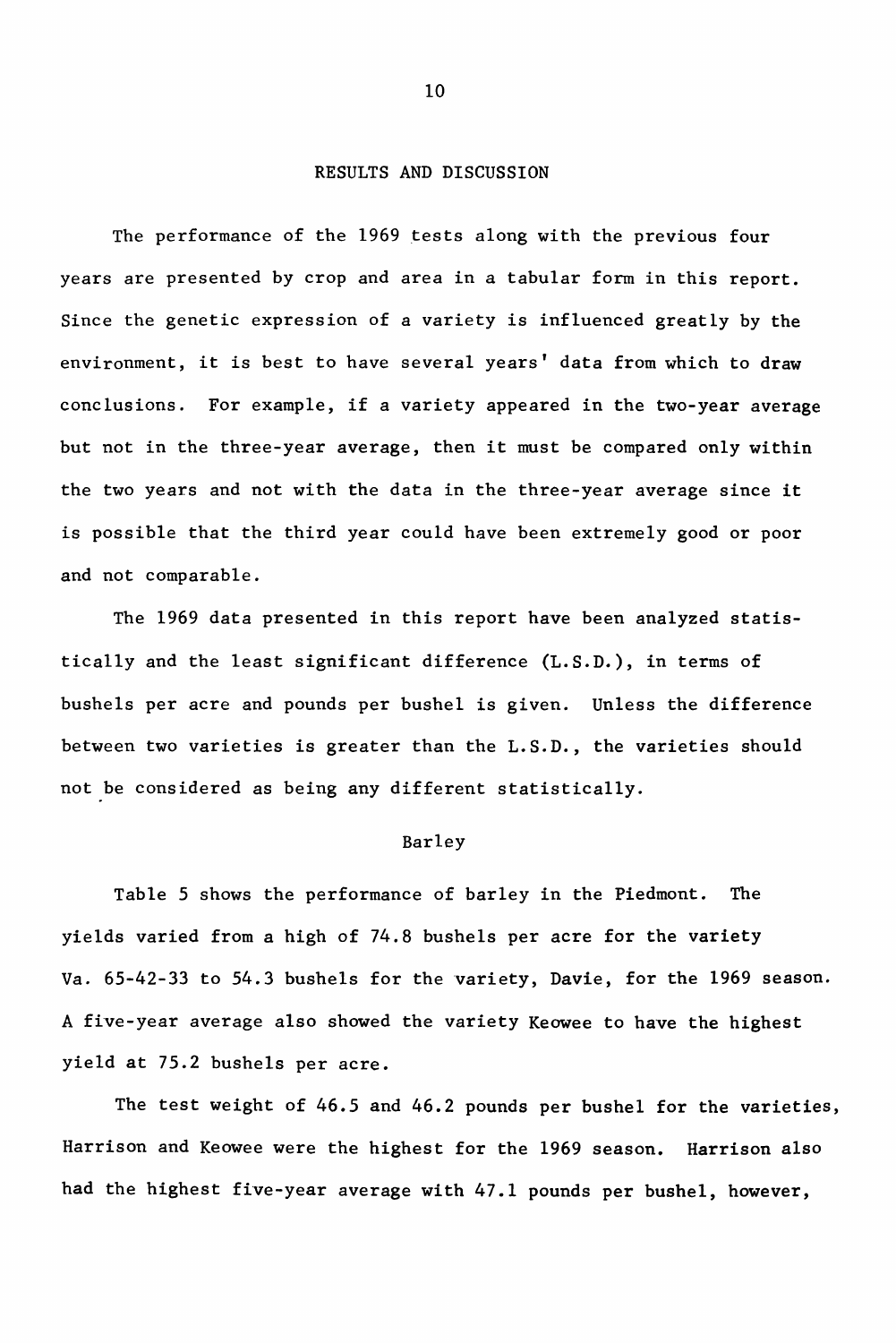Keowee was very close with a 46.9 average for five years. All test weights were low for the 1969 season due to extremely wet weather during the harvest period.

In the Coastal Plain area, Table 6, shows the difference in yield between varieties. The varieties, McNair 601 and Keowee, yielded higher than other entries with an average of 65.9 and 64.6 bushels per acre, respectively for the 1969 season. The Harrison variety had the highest test weight with an average of 47.4 pounds per bushel. Most test weight data was lower than for the 1968 season.

Over the five-year average, the variety Keowee had the highest yield at 76.1 bushels per acre and the highest test weight with an average of 46.2 pounds per bushel.

#### Oats

The data from the oat trials in the Piedmont are presented in Table 7. The yields for 1968 were somewhat less with only two varieties yielding in excess of 100 bushels per acre. The Coker lines, 66-22 and Va. 65-32-21, were the highest yielding with an average of 100.5 and 102.4 bushels per acre, respectively. The test weights were generally poor with the Coker lines, Coker 66-22 and Coker 68-23, having a top of 34.3 and 34.2 pounds per bushel. All test weights were somewhat less than in 1968.

Carolee had the highest five-year yield with 101.9 bushels per acre while Coker 242 and Roanoke had the highest test weight of 35.5 pounds per bushel.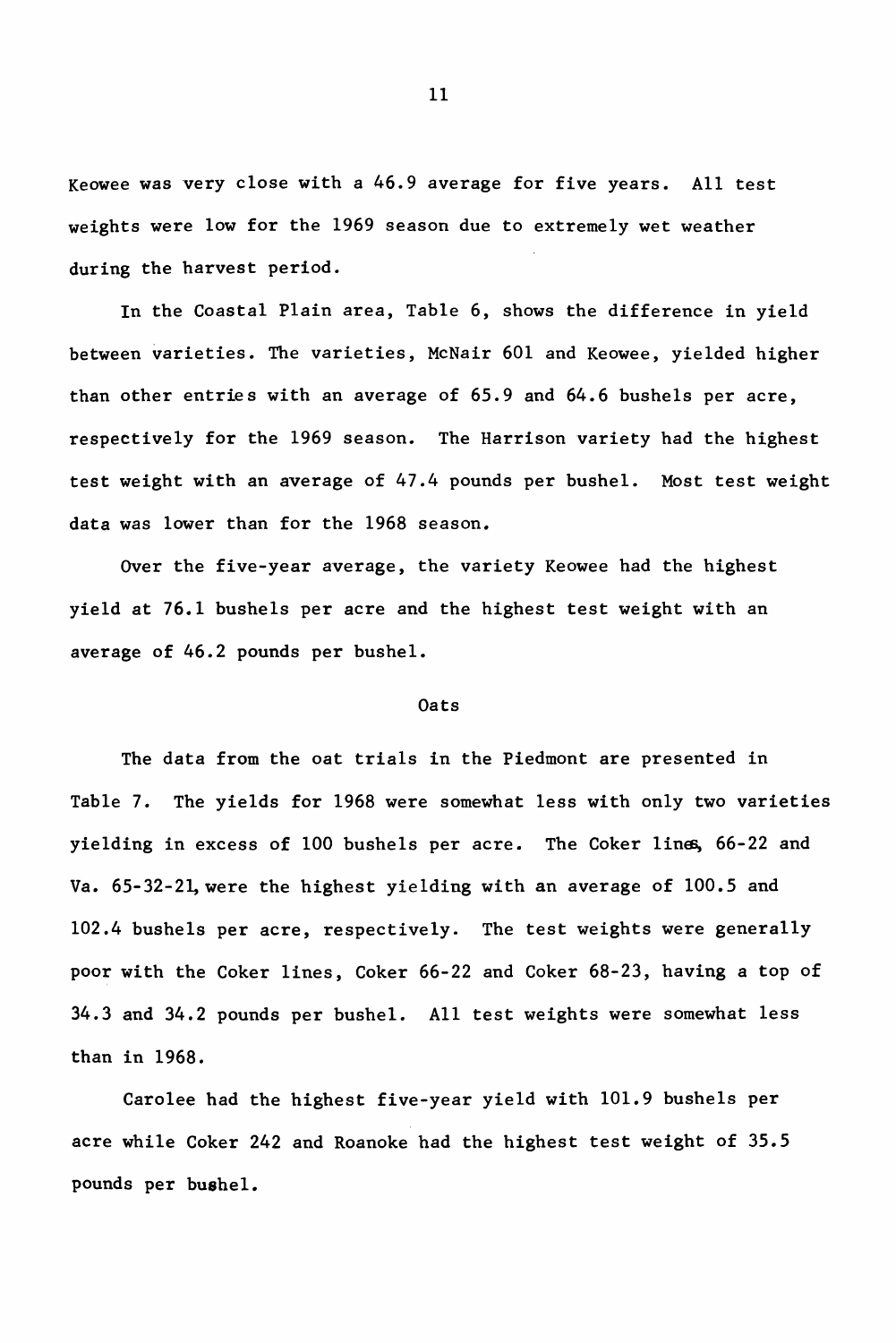In the Coastal Plain area, Table 8, the oat yields varied from a high of 98.2 bushels per acre for Va. 65-32-21 to 63.4 bushels for Roanoke. There was a difference of 34.8 bushels per acre between the high and low yielding entries. Ora and Nora had the highest test weight of 36.8 pounds per bushel. Over a five-year average, Carolee had the highest yield of 97.7 and Coker 242 had the highest test weight of 36.4.

#### Wheat

Table 9 shows the data on the wheat trials in the Piedmont. The Blueboy variety had the highest yield with 63.1 bushels per acre. Arthur, with an average of 57.9 pounds per bushel, had the highest test weight.

Over a five-year period, Blueboy had the highest yield of 63.9 and Knox 62 had the highest test weight of 59.7 pounds per bushel.

The Coastal Plain data are presented in Table 10. Blueboy led the test with an average of 67.4 bushels per acre. Five entries had yields above the mean of the test of 56.3 bushels per acre. Coker 68-19 had the best test weight with 55.9 but all test weight data was below the 1968 season. There was a minimum of bird damage in 1969 on two locations.

Blueboy, Wakeland and Ga. 1123 were the only three varieties tested for five years. B1ueboy had an average of 62.7 bushels per acre and Ga. 1123 had an average test weight of 57.0 pounds per bushel.

# Lodging

Lodging data age given in Table 11. A one-year, two-year, three-year and four-year comparison are shown with notations giving the number of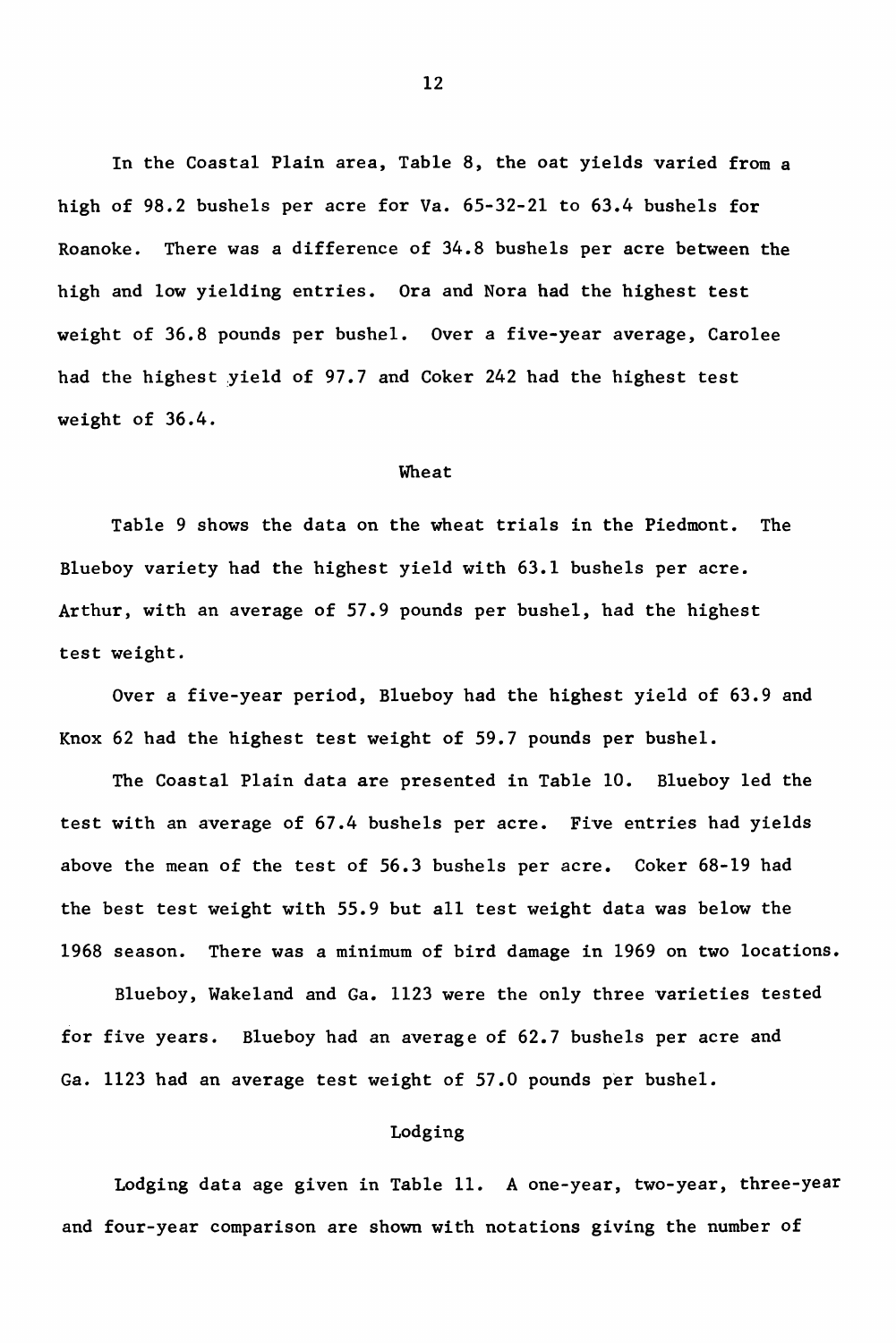locations where lodging occurred. In 1969 a total of five locations were used for lodging data. If no lodging was recorded at a specific location, data on this location was used for the average along with percent lodging from other locations.

# Milling Tests

Grain from the wheat entries at all locations was obtained for milling tests. In 1968 samples of seed for each entry from the fi've Piedmont locations were composited and thoroughly mixed. Subsamples were secured, coded and submitted to individual commercial wheat laboratories for analyses. The same procedure was followed for wheat entries from the three Coastal Plain locations. Results of these milling tests are given in Tables 12 and 13 for wheat analysis for percent protein, test weight, percent flour yield and percent moisture. Flour analysis data includes percent moisture, percent protein and ash for all entries.

The method used in milling the entries was the American Association of Cereal Chemists Method 26-20; and the data was supplied by three commercial flour mills in North Carolina.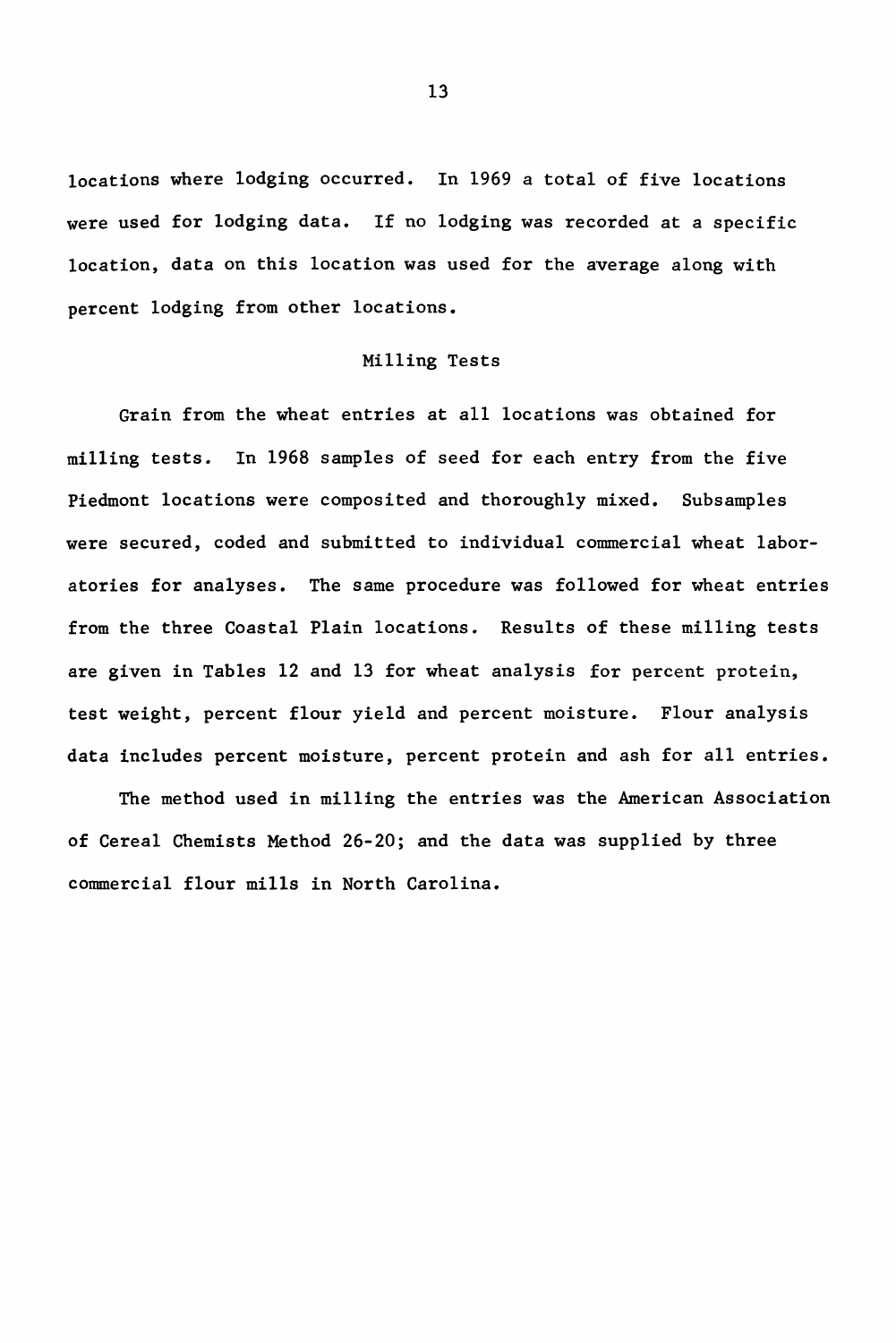| Area and           | Fertilizer       | Topdress 1/       | Date of  | Date of                   |
|--------------------|------------------|-------------------|----------|---------------------------|
| cooperator         | $1bs.A.A.$ Grade | $lbs./A$ and date | planting | harvesting                |
| Piedmont Area      |                  |                   |          |                           |
| Stanly Co.         | $500$ $1bs$ .    | 30 N.             | Oct. 11  | Barley - June 12          |
| D. G. Harwood      | $5 - 10 - 10$    | Feb. 11           |          | Oats $\&$ Wheat - June 18 |
| Davie Co.          | $1000$ $1bs$ .   | 60 N.             | Oct. 25  | Barley - June 12          |
| Kenneth Hoots      | $5 - 10 - 10$    | Feb. 11           |          | Oats & Wheat - June 19    |
| Alamance Co.       | $500$ lbs.       | 60 N.             | Nov. 1   | Barley - June 18          |
| Jimmy E. Farrell   | $10 - 10 - 10$   | Feb. 11           |          | Oats & Wheat - June 18    |
| Coastal Plain Area |                  |                   |          |                           |
| Edgecombe Co.      | $500$ $1bs$ .    | 60 N.             | Oct. 28  | Barley - June 6           |
| Jesse Summerlin    | $5 - 10 - 10$    | Feb. 12           |          | Oats & Wheat - Discarded  |
| Lenoir Co.         | $600$ lbs.       | 60 N.             | Oct. 28  | Barley - June 6           |
| Parrott Gray       | $6 - 6 - 12$     | Feb. 12           |          | Oats $\&$ Wheat - June 20 |
| Sampson Co.        | $500$ $1bs$ .    | 60 N.             | Oct. 29  | Barley - Discarded        |
| Maxton Bass        | $5 - 10 - 10$    | Feb. 13           |          | Oats & Wheat - June 23    |

Table 1. Cultural Practices for small grain tests - 1969.

 $1/$ All tests sprayed with 1/3 qt./Acre of 2, 4-D for weed control at the time of topdressing with liquid nitrogen.

 $\mathbf{r}$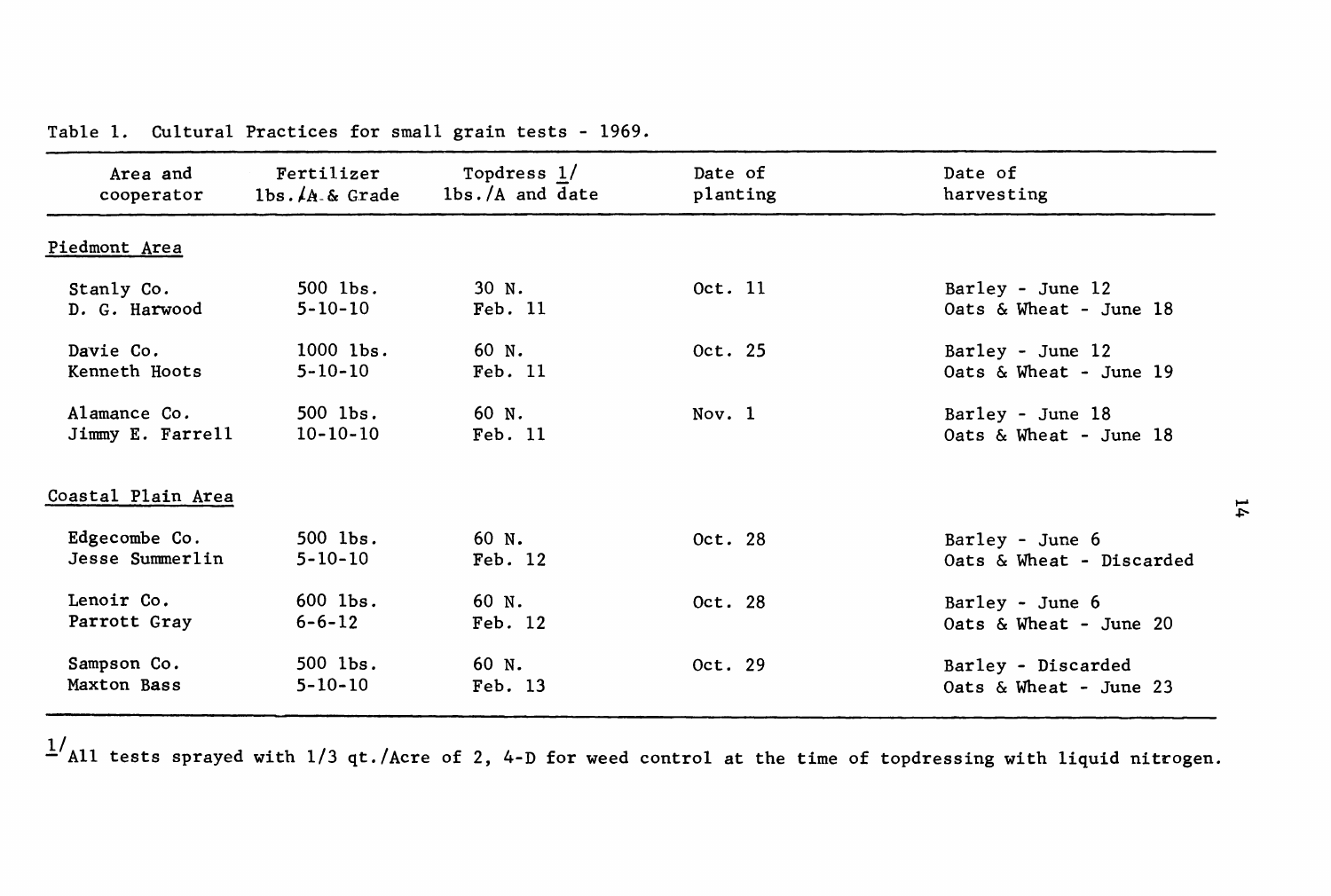|  |  |  | Table 2. Characteristics of barley varieties* |
|--|--|--|-----------------------------------------------|
|  |  |  |                                               |

| Variety    | Loose<br>smut<br>resist-<br>ance | Mildew<br>resist-<br>ance | Leaf<br>rust<br>resist-<br>ance | Scald<br>resist-<br>ance | Lodging<br>resist-<br>ance | Winter<br>hardi-<br>ness | Maturity | Test<br>Weight<br>1b/bus. |
|------------|----------------------------------|---------------------------|---------------------------------|--------------------------|----------------------------|--------------------------|----------|---------------------------|
| McNair 601 | Poor                             | Good                      | Fair                            | Fair                     | Good                       | Good                     | Early    | Low                       |
| Keowee     | Poor                             | Good                      | Fair                            | Fair                     | Good                       | Good                     | Early    | High                      |
| Clayton    | Poor                             | Good                      | Excellent                       | Fair                     | Good                       | Good                     | Early    | Med.                      |
| Colonial 2 | Poor                             | Good                      | Fair                            | Poor                     | Fair                       | Good                     | Early    | Low                       |
| Harrison   | Poor                             | Good                      | Fair                            | Fair                     | Excellent                  | Excellent                | Early    | High                      |
| Wade       | Poor                             | Poor                      | Excellent                       | Fair                     | Good                       | Good                     | Early    | High                      |
| Davie      | Poor                             | Poor                      | Excellent                       | Fair                     | Good                       | Good                     | Early    | Low                       |
| Jefferson  | Poor                             | Good                      | Fair                            | Fair                     | Excellent                  | Excellent                | Early    | Med.                      |

# Table 3. Characteristics of oat varieties\*

| Variety   | Crown<br>rust<br>resist-<br>ance | Smut<br>resist-<br>ance | Blight<br>resist-<br>ance | Mosaic<br>resist-<br>ance | Maturity | Winter<br>Hard-<br>iness | Lodging<br>resist-<br>ance | Height<br>οf<br>Straw | Test<br>Weight<br>1b/bu. |
|-----------|----------------------------------|-------------------------|---------------------------|---------------------------|----------|--------------------------|----------------------------|-----------------------|--------------------------|
| 0ra       | Fair                             | Good                    | Good                      | Poor                      | Med.     | Good                     | Excellent                  | Med.                  | High                     |
| Bruce     | Fair                             | Good                    | Good                      | Good                      | Med.     | Good                     | Good                       | Med.                  | Med. High                |
| Carolee** | Fair                             | Good                    | Good                      | Fair                      | Med.     | Good                     | Good                       | Med.                  | Med.                     |
| Yancey    | Fair                             | Good                    | Good                      | Fair                      | Med.     | Good                     | Excellent                  | Med.                  | Med. High                |
| Roanoke   | Fair                             | Poor                    | Good                      | Good                      | Late     | Good                     | Fair                       | Tall                  | High                     |
| Coker 242 | Good                             | Good                    | Good                      | Fair                      | Med.     | Fair                     | Good                       | Med.                  | High                     |
| Nora      | Good                             | Good                    | Good                      | Poor                      | Late     | Excellent                | Excellent                  | Med.                  | High                     |

\*These characteristics based upon all available observations. \*\*Appears to have tolerance to barley yellow dwarf virus.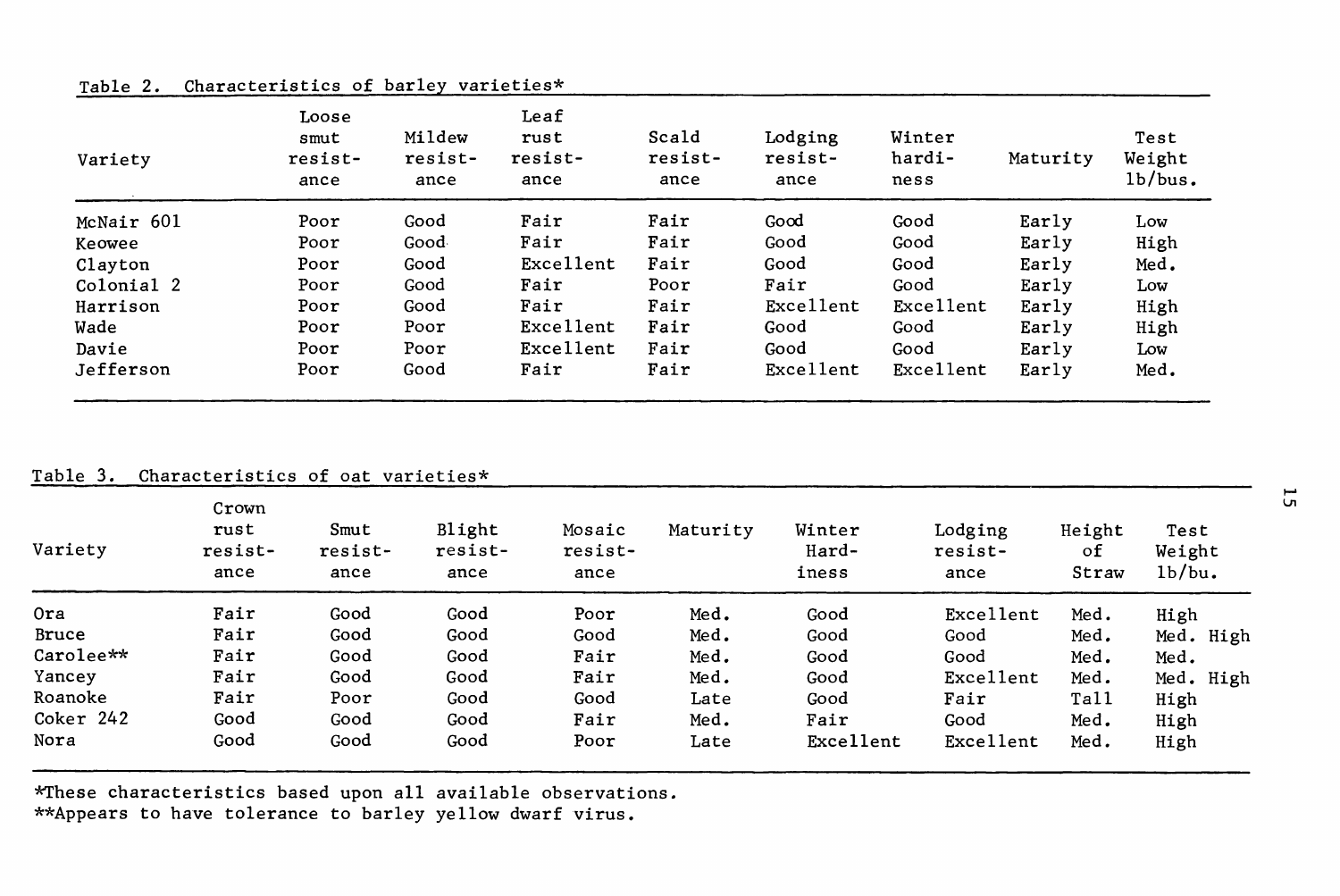| Variety     | Leaf<br>rust<br>resist-<br>ance | Mildew<br>resist-<br>ance | Mosaic<br>resist-<br>ance | Maturity | Winter<br>Hardi-<br>ness | Lodging<br>resist-<br>ance | Height<br>оf<br>Straw | Test<br>Weight<br>1b/bu. | Soft<br>Wheat<br>Milling<br>Quality |                |
|-------------|---------------------------------|---------------------------|---------------------------|----------|--------------------------|----------------------------|-----------------------|--------------------------|-------------------------------------|----------------|
| Ga. 1123    | Fair                            | Poor                      | ∙Good                     | Med.     | Fair                     | Good                       | Med.                  | Med.                     | Good                                |                |
| Hadden      | Good                            | Good                      | Poor                      | Early    | Fair                     | Fair                       | Short                 | High                     | Fair                                |                |
| Wakeland    | Good                            | Fair                      | Poor                      | Early    | Fair                     | Poor                       | Short                 | Med.                     | Fair                                |                |
| Arthur      | Good                            | Good                      | Good                      | Med.     | Good                     | Good                       | Short                 | High                     | Good                                |                |
| Blueboy     | Fair                            | Good                      | Good                      | Med.     | Good                     | Excellent                  | Semi-dwarf            | Low                      | Good                                | $\overline{5}$ |
| Coker 65-20 | Fair                            | Good                      | Fair                      | Med.     | Fair                     | Good                       | Med.                  | Med.                     | Good                                |                |
| Knox $62**$ | Good                            | Fair                      | Good                      | Early    | Good                     | Poor                       | Med.                  | High                     | Good                                |                |

Table 4. Characteristics of wheat varieties\*

\*These characterizations based upon all available observations. \*\*Resistant to Hessian Fly.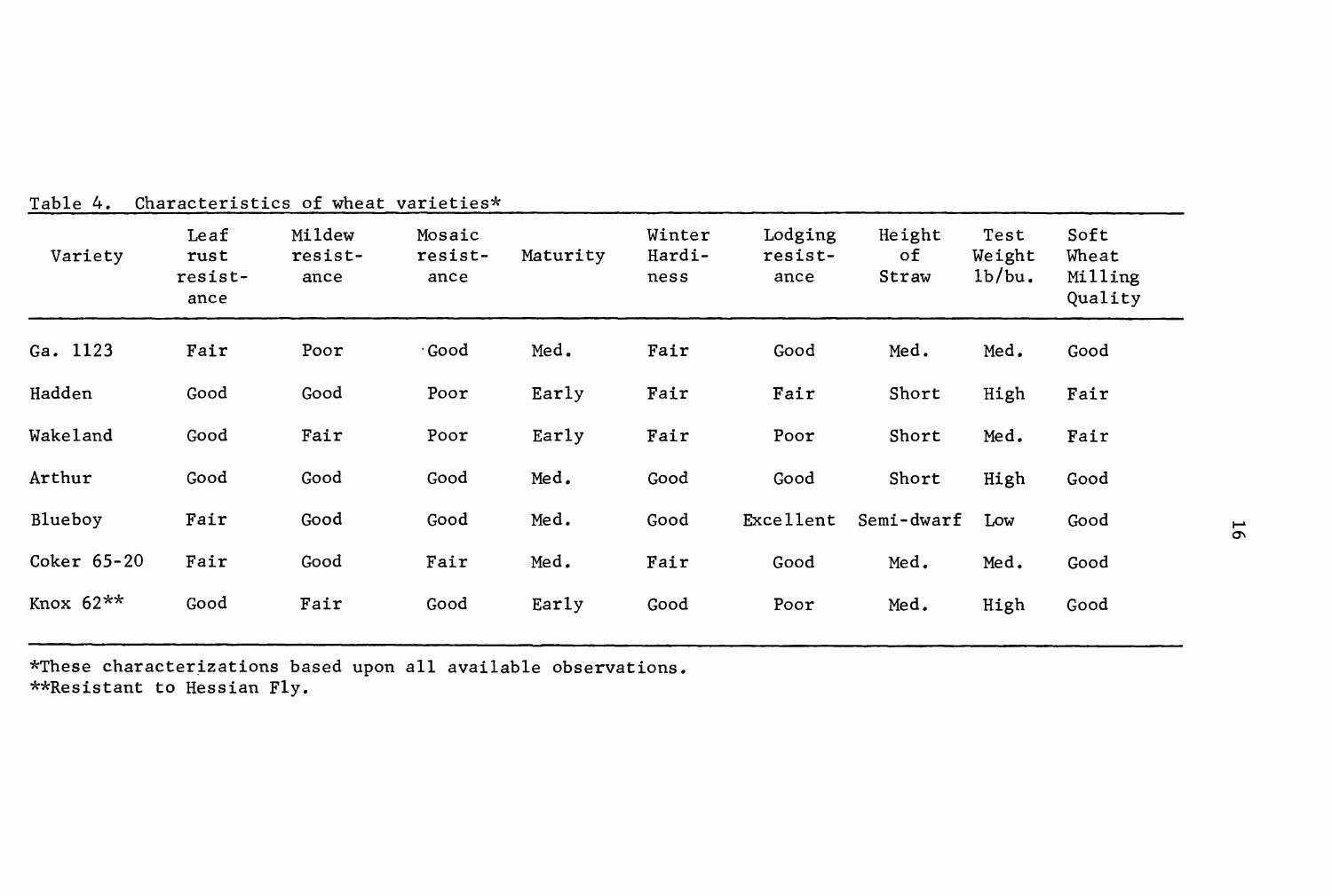| Variety<br>or Line           |              | 1 yr. $Avg.$ <sup>1/</sup><br>1969<br>$bu/A$ $1bs/bu$ |               | 2 yr. $Avg.^{2/}$<br>1968-1969<br>bu/A 1bs/bu | 3 yr. $Avg. \frac{3}{ }$<br>1967-1969 | bu/A lbs/bu |           | 4 yr. Avg. $\frac{4}{3}$<br>1966–1969<br>$bu/A$ $1bs/bu$ | 5 yr. $Avg.^5/$<br>1965-1969<br>$bu/A$ lbs/bu |      |
|------------------------------|--------------|-------------------------------------------------------|---------------|-----------------------------------------------|---------------------------------------|-------------|-----------|----------------------------------------------------------|-----------------------------------------------|------|
| Wade                         | 62.0 45.0    |                                                       | 67.6 46.6     |                                               | 65.0                                  | 46.9        | 65.7 46.9 |                                                          | 64.9                                          | 46.1 |
| Harrison                     | 65.6 46.5    |                                                       | 75.1 47.4     |                                               | 75.6                                  | 47.6        | 73.6 47.6 |                                                          | 73.5                                          | 47.1 |
| Colonial 2                   | 59.7 41.0    |                                                       | $64.6$ 43.0   |                                               | 64.3                                  | 43.5        | 65.8 43.6 |                                                          | 64.4                                          | 42.8 |
| Clayton (NC 2116) 62.7 43.2  |              |                                                       |               | 71.6 44.7                                     | 69.7                                  | 45.5        | 71.0 45.6 |                                                          | 68.9                                          | 45.0 |
| Keowee (SC59-1018) 71.8 46.2 |              |                                                       | 83.9 47.1     |                                               | 81.9                                  | 47.8        | 78.4 47.6 |                                                          | 75.2                                          | 46.9 |
| Davie                        | 54.3 41.5    |                                                       | 59.8 43.4     |                                               | 58.2                                  | 44.0        | 60.8 44.0 |                                                          | 58.9                                          | 43.1 |
| McNair 601                   | 62.0 42.2    |                                                       | 72.2          | 43.8                                          | 70.1                                  | 44.9        | 71.6 45.0 |                                                          |                                               |      |
| N.C. $35^{6/}$               | 61.7 42.9    |                                                       | $67.6$ $44.8$ |                                               | 65.0                                  | 45.1        |           |                                                          |                                               |      |
| Jefferson                    | 64.0 43.2    |                                                       | 76.1 44.7     |                                               |                                       |             |           |                                                          |                                               |      |
| Hanover                      | 67.1 40.9    |                                                       |               |                                               |                                       |             |           |                                                          |                                               |      |
| Va. $65-42-33^{6/}$          | 74.8 41.4    |                                                       |               |                                               |                                       |             |           |                                                          |                                               |      |
| N.C. $42^{6/7}$              | 60.2         | 42.6                                                  |               |                                               |                                       |             |           |                                                          |                                               |      |
| Mean of Test                 | 63.8         | 43.0                                                  |               |                                               |                                       |             |           |                                                          |                                               |      |
| (.05)<br>L.S.D.<br>(.01)     | N.S.<br>N.S. | 1.4<br>1.8                                            |               |                                               |                                       |             |           |                                                          |                                               |      |
| ( %)<br>c.v.                 | 14           | $\overline{2}$                                        |               |                                               |                                       |             |           |                                                          |                                               |      |

Table 5. Summary of BARLEY performance trials in the PIEDMONT

*II* - Average of Alamance, Stanly and Davie County locations.  $^{\underline{2}\prime}$  Average of eight locations. *llAverage* of twelve locations.  $4/$ Average of sixteen locations. *ilAverage* of twenty locations.

 $\frac{6}{ }$ Experimental lines.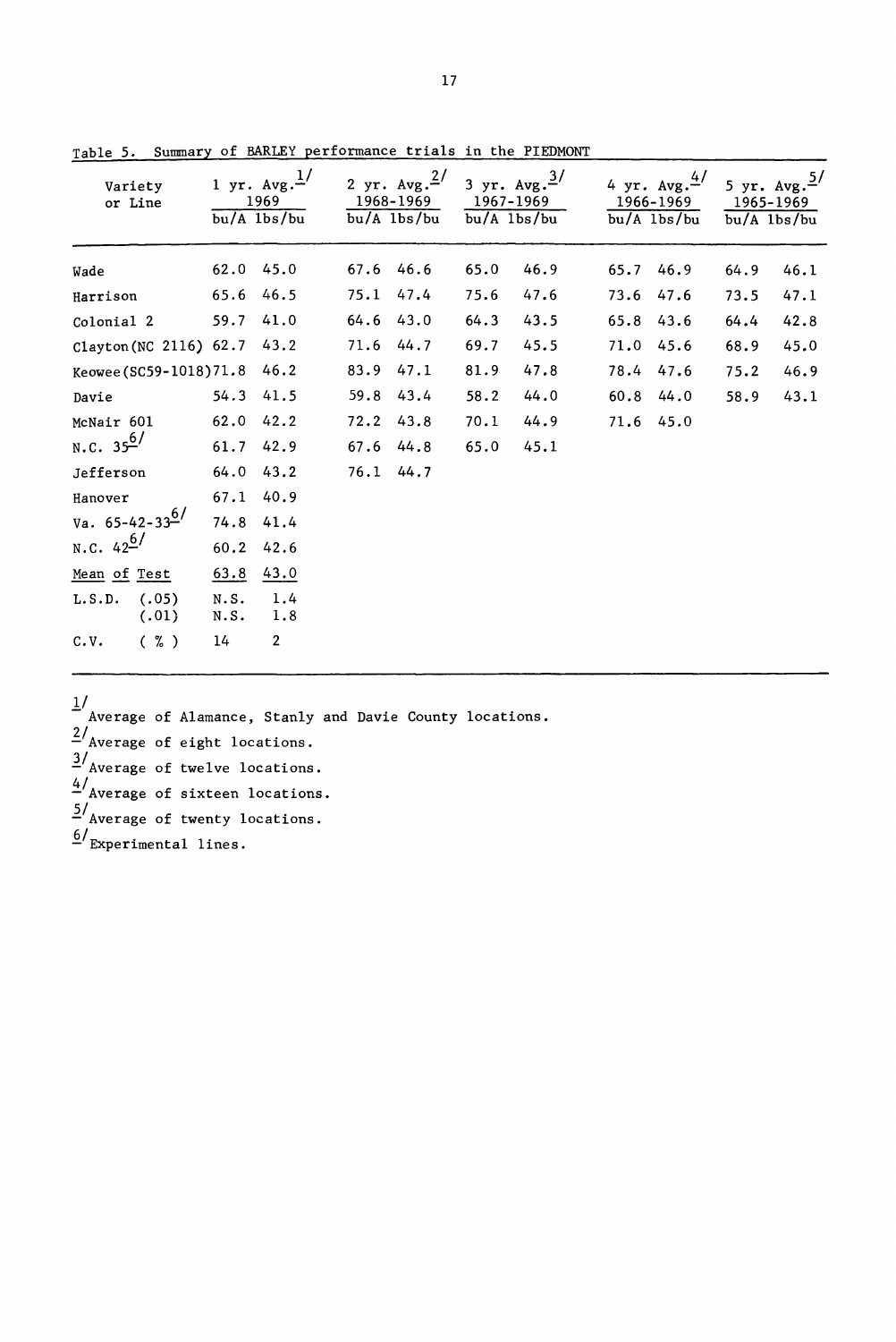| Variety<br>or Line          |               | 1 yr. $Avg.$ <sup>1</sup> /<br>1969<br>$bu/A$ $1bs/bu$ | 1968-1969 | 2 yr. $Avg.^2/$<br>$bu/A$ $1bs/bu$ | 3 yr. $Avg.^3/$<br>1967–1969<br>$bu/A$ $1bs/bu$ |      |             | 4 yr. $Avg. \frac{4}{7}$<br>1966-1969<br>$bu/A$ 1bs/bu | 5 yr. $Avg. \frac{5}{3}$<br>1965–1969<br>$bu/A$ $1bs/bu$ |      |
|-----------------------------|---------------|--------------------------------------------------------|-----------|------------------------------------|-------------------------------------------------|------|-------------|--------------------------------------------------------|----------------------------------------------------------|------|
| Wade                        | 54.4 45.6     |                                                        | 76.6 46.2 |                                    | 77.4                                            | 47.2 | 76.8 46.8   |                                                        | 71.7                                                     | 45.9 |
| Keowee (SC59-1018)64.6 45.9 |               |                                                        | 83.6 46.4 |                                    | 81.5                                            | 47.1 | 80.5        | 46.9                                                   | 76.1                                                     | 46.2 |
| Colonial 2                  | 58.1 42.1     |                                                        | 74.4 42.6 |                                    | 73.7                                            | 43.4 | 72.8        | 43.7                                                   | 69.0                                                     | 43.0 |
| Clayton(NC 2116) 53.5 43.0  |               |                                                        | 74.6 44.0 |                                    | 75.4                                            | 45.0 | $76.5$ 45.0 |                                                        | 71.7                                                     | 44.1 |
| McNair 601                  | 65.9 44.7     |                                                        | 81.4 45.0 |                                    | 76.6                                            | 45.8 | 78.4 45.6   |                                                        |                                                          |      |
| N.C. $35^{6/}$              | 46.4 42.7     |                                                        | 70.8 44.2 |                                    | 69.5                                            | 44.9 |             |                                                        |                                                          |      |
| Harrison                    | 46.7 47.4     |                                                        | 63.2 47.0 |                                    | 68.2                                            | 47.6 |             |                                                        |                                                          |      |
| N.C. $42^{6/7}$             | 54.8 43.8     |                                                        |           |                                    |                                                 |      |             |                                                        |                                                          |      |
| Va. 65-42-33 <sup>6/</sup>  | 58.5 43.8     |                                                        |           |                                    |                                                 |      |             |                                                        |                                                          |      |
| Hanover                     | 58.2 43.8     |                                                        |           |                                    |                                                 |      |             |                                                        |                                                          |      |
| Mean of Test                | $56.1$ $44.3$ |                                                        |           |                                    |                                                 |      |             |                                                        |                                                          |      |
| (.05)<br>L.S.D.<br>(.01)    | 5.8<br>7.8    | $\overline{\phantom{0}}$ .8<br>1.1                     |           |                                    |                                                 |      |             |                                                        |                                                          |      |
| $(\% )$<br>C.V.             | 10            | $\overline{2}$                                         |           |                                    |                                                 |      |             |                                                        |                                                          |      |

Table 6. Summary of BARLEY performance in the COASTAL PLAIN

 $1/\sqrt{2}$  Average of Lenoir and Edgecombe County locations.  $\frac{2}{\pi}$ Average of four locations.  $\frac{3}{4}$  Average of six locations.  $\frac{4}{x}$  Average of nine locations.  $\frac{5}{4}$  Average of eleven locations.  $^{6/}$ Experimental lines.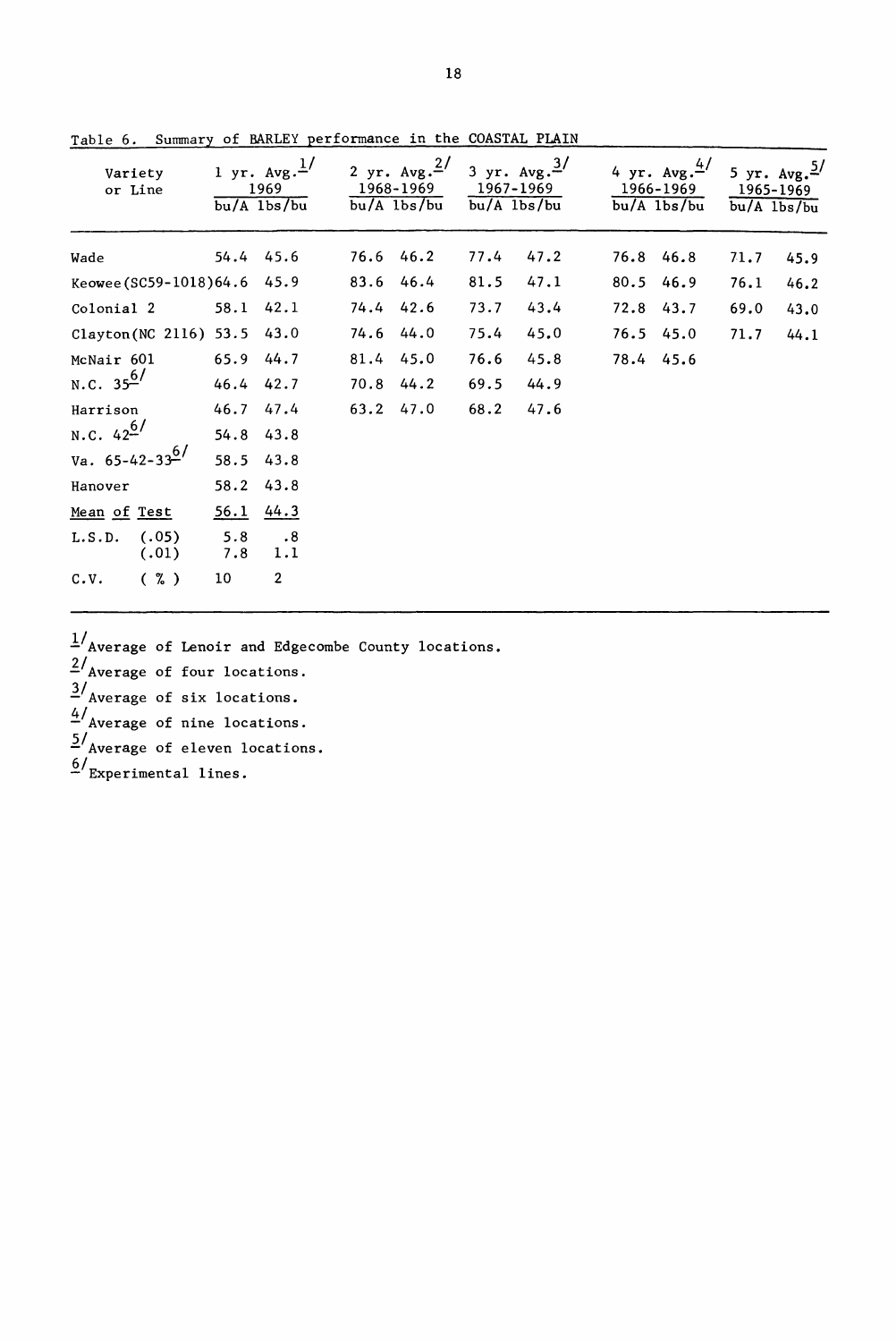| Variety<br>or Line                   |              | 1 yr. $Avg.$ <sup>1/</sup><br>1969<br>$\overline{bu/A}$ 1bs/bu |       | 2 yr. $Avg.^2/$<br>1968–1969<br>$bu/A$ $1bs/bu$ | 1967–1969 | 3 yr. $Avg. \frac{3}{ }$<br>$bu/A$ $1bs/bu$ |       | 4 yr. $Avg. \frac{4}{7}$<br>1966-1969<br>$bu/A$ $1bs/bu$ |       | 5 yr. $Avg. \frac{5}{5}$<br>1965-1969<br>$bu/A$ $1bs/bu$ |
|--------------------------------------|--------------|----------------------------------------------------------------|-------|-------------------------------------------------|-----------|---------------------------------------------|-------|----------------------------------------------------------|-------|----------------------------------------------------------|
| Carolee                              | 86.5         | 32.9                                                           | 103.4 | 33.4                                            | 104.7     | 33.4                                        | 101.6 | 33.3                                                     | 101.9 | 33.0                                                     |
| Roanoke                              | 70.2         | 33.7                                                           | 84.9  | 34.8                                            | 90.2      | 35.8                                        | 89.1  | 35.6                                                     | 87.9  | 35.5                                                     |
| Bruce                                | 85.8         | 33.9                                                           | 99.6  | 35.0                                            | 99.3      | 35.3                                        | 96.0  | 35.1                                                     | 94.2  | 34.8                                                     |
| Coker 242                            | 91.0         | 33.8                                                           | 103.4 | 35.0                                            | 104.3     | 35.7                                        | 102.7 | 35.6                                                     | 99.2  | 35.5                                                     |
| Yancey (NC 2534) 88.5                |              | 33.5                                                           | 101.2 | 34.2                                            | 104.0     | 34.2                                        | 100.9 | 34.2                                                     | 99.9  | 34.0                                                     |
| Ora                                  | 84.0         | 32.8                                                           | 100.6 | 34.6                                            | 102.8     | 35.5                                        |       |                                                          |       |                                                          |
| Nora                                 | 83.5         | 34.1                                                           | 103.6 | 35.6                                            | 106.0     | 36.5                                        |       |                                                          |       |                                                          |
| Coker $66 - 22^{6/2}$                | 100.5        | 34.3                                                           | 108.2 | 35.0                                            | 110.1     | 35.8                                        |       |                                                          |       |                                                          |
| N.C. $85^{6/}$                       | $74.5$ 31.7  |                                                                | 95.0  | 32.8                                            |           |                                             |       |                                                          |       |                                                          |
| Va. $65 - 32 - 21^6$                 | 102.4        | 33.6                                                           | 109.4 | 34.4                                            |           |                                             |       |                                                          |       |                                                          |
| N.C. $8^{6/}$                        | 80.8         | 31.4                                                           | 97.6  | 32.3                                            |           |                                             |       |                                                          |       |                                                          |
| $\frac{6}{100}$ 60-C16 <sup>6/</sup> | 89.2         | 33.0                                                           | 94.2  | 33.4                                            |           |                                             |       |                                                          |       |                                                          |
| Coker $68 - 23^{6}$                  | 84.7         | 34.2                                                           |       |                                                 |           |                                             |       |                                                          |       |                                                          |
| N.C. 2469-2 <sup>6/</sup>            | 83.0         | 31.8                                                           |       |                                                 |           |                                             |       |                                                          |       |                                                          |
| Mean of Test                         | 86.0         | 33.2                                                           |       |                                                 |           |                                             |       |                                                          |       |                                                          |
| (.05)<br>L.S.D.<br>(.01)             | N.S.<br>N.S. | 1.5<br>2.0                                                     |       |                                                 |           |                                             |       |                                                          |       |                                                          |
| $(\% )$<br>C.V.                      | 17           | 3                                                              |       |                                                 |           |                                             |       |                                                          |       |                                                          |

Table 7. Summary of OAT performance trials in the PIEDMONT

 $\frac{1}{4}$ /Average of Alamance, Stanly and Davie County locations.  $2/$ Average of eight locations.  $\frac{3}{4}$  Average of eleven locations. ~/Average of fifteen locations.  $5/$  Average of nineteen locations.  $\frac{6}{x}$ Experimental lines.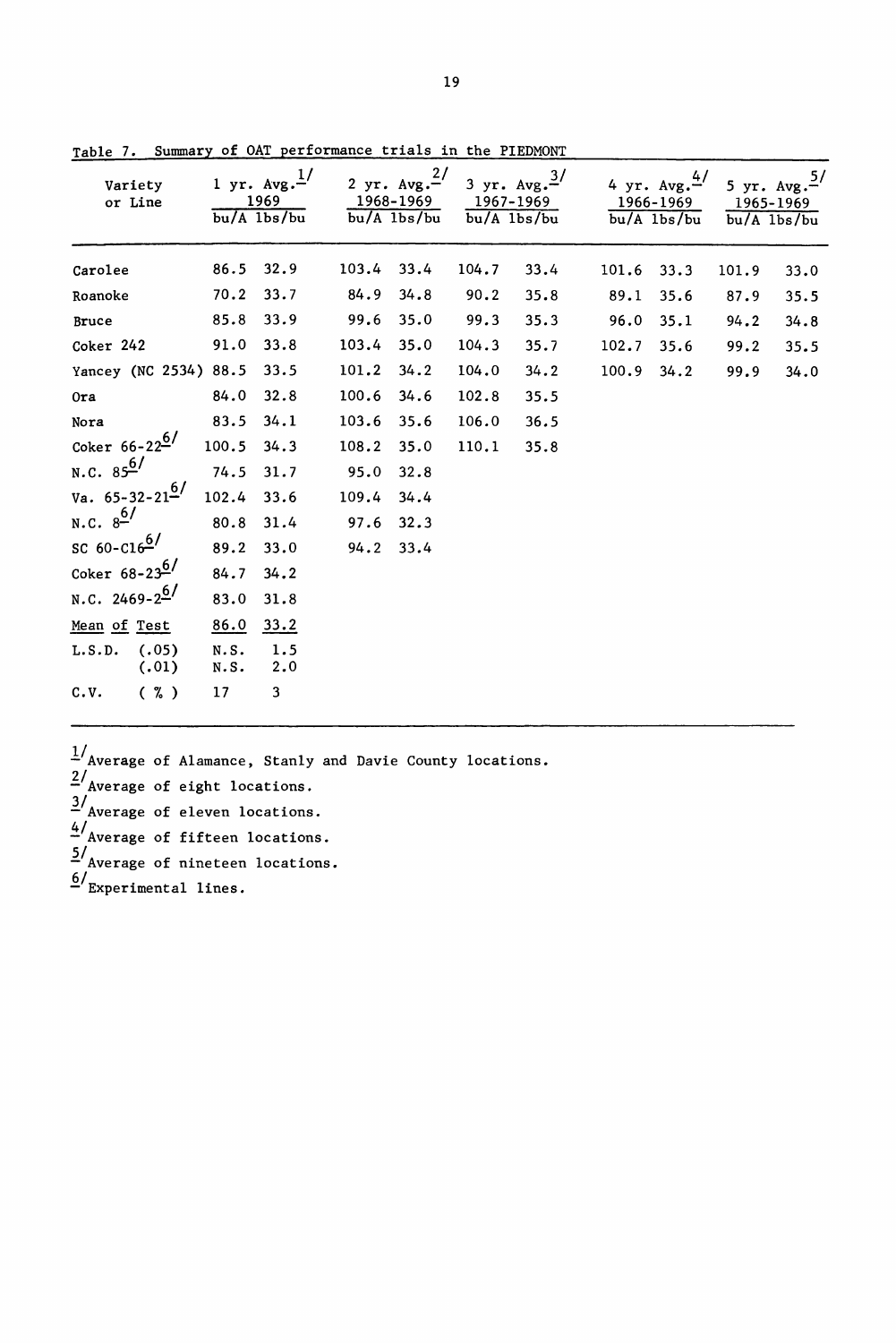| Variety<br>or Line                 |              | 1 yr. $Avg.\frac{1}{ }$<br>1969<br>$bu/A$ $1bs/bu$ |       | 2 yr. Avg. $\frac{2}{ }$<br>1968-1969<br>$bu/A$ $1bs/bu$ |       | 3 yr. $Avg.^3/$<br>1967-1969<br>$bu/A$ $1bs/bu$ |       | 4 yr. $Avg.4$<br>1966-1969<br>$bu/A$ $1bs/bu$ | 1965-1969<br>$bu/A$ lbs/bu | 5 yr. $Avg. \frac{5}{ }$ |
|------------------------------------|--------------|----------------------------------------------------|-------|----------------------------------------------------------|-------|-------------------------------------------------|-------|-----------------------------------------------|----------------------------|--------------------------|
| Carolee                            | 83.1         | 34.1                                               | 101.0 | 35.2                                                     | 102.0 | 35.0                                            | 100.3 | 34.4                                          | 97.7                       | 34.1                     |
| Roanoke                            | 63.4         | 34.9                                               | 76.0  | 36.4                                                     | 76.3  | 36.0                                            | 75.5  | 35.5                                          | 73.3                       | 35.2                     |
| Bruce                              | 81.7         | 34.6                                               | 95.0  | 35.8                                                     | 94.4  | 35.7                                            | 90.4  | 34.9                                          | 87.3                       | 34.9                     |
| Coker 242                          | 81.3         | 35.2                                               | 96.4  | 36.6                                                     | 97.7  | 36.6                                            | 99.0  | 36.5                                          | 96.1                       | 36.4                     |
| Yancey (NC 2534) 86.2              |              | 34.7                                               | 101.2 | 35.9                                                     | 102.2 | 35.6                                            | 96.8  | 35.2                                          | 94.5                       | 35.1                     |
| Ora                                | 89.8         | 36.8                                               | 107.8 | 37.6                                                     | 109.0 | 37.6                                            |       |                                               |                            |                          |
| Nora                               | 82.6         | 36.8                                               | 104.6 | 37.8                                                     | 105.8 | 37.7                                            |       |                                               |                            |                          |
| N.C. $85^{6/}$                     | 81.2         | 33.6                                               | 97.8  | 34.6                                                     |       |                                                 |       |                                               |                            |                          |
| Va. $65 - 32 - 21^{\underline{6}}$ | 98.2         | 34.8                                               | 112.6 | 35.8                                                     |       |                                                 |       |                                               |                            |                          |
| N.C. $8^{\frac{6}{}}$              | 74.1         | 32.5                                               | 88.4  | 34.0                                                     |       |                                                 |       |                                               |                            |                          |
| Coker $66 - 22^6$                  | 79.1         | 34.9                                               | 97.4  | 35.9                                                     |       |                                                 |       |                                               |                            |                          |
| $SC 60-C16^{6/2}$                  | 68.0         | 34.1                                               | 80.4  | 35.4                                                     |       |                                                 |       |                                               |                            |                          |
| Coker $68 - 23^{6/}$               | 85.6         | 35.7                                               |       |                                                          |       |                                                 |       |                                               |                            |                          |
| N.C. 2469-2 <sup>6/</sup>          | 75.8         | 33.8                                               |       |                                                          |       |                                                 |       |                                               |                            |                          |
| Mean of Test                       | 80.7         | 34.7                                               |       |                                                          |       |                                                 |       |                                               |                            |                          |
| (.05)<br>L.S.D.<br>(.01)           | N.S.<br>N.S. | 1.5<br>2.0                                         |       |                                                          |       |                                                 |       |                                               |                            |                          |
| $(\% )$<br>C.V.                    | 14           | 3                                                  |       |                                                          |       |                                                 |       |                                               |                            |                          |

Table 8. Summary of OAT performance trials in the COASTAL PLAIN

 $1/\sqrt{2}$  Average of Sampson and Lenoir County locations.  $2/$ Average of four locations.  $\frac{3}{4}$  Average of six locations. 4/<br>Average of nine locations. 5/<br>- Average of twelve locations. *&.1*Experimental lines.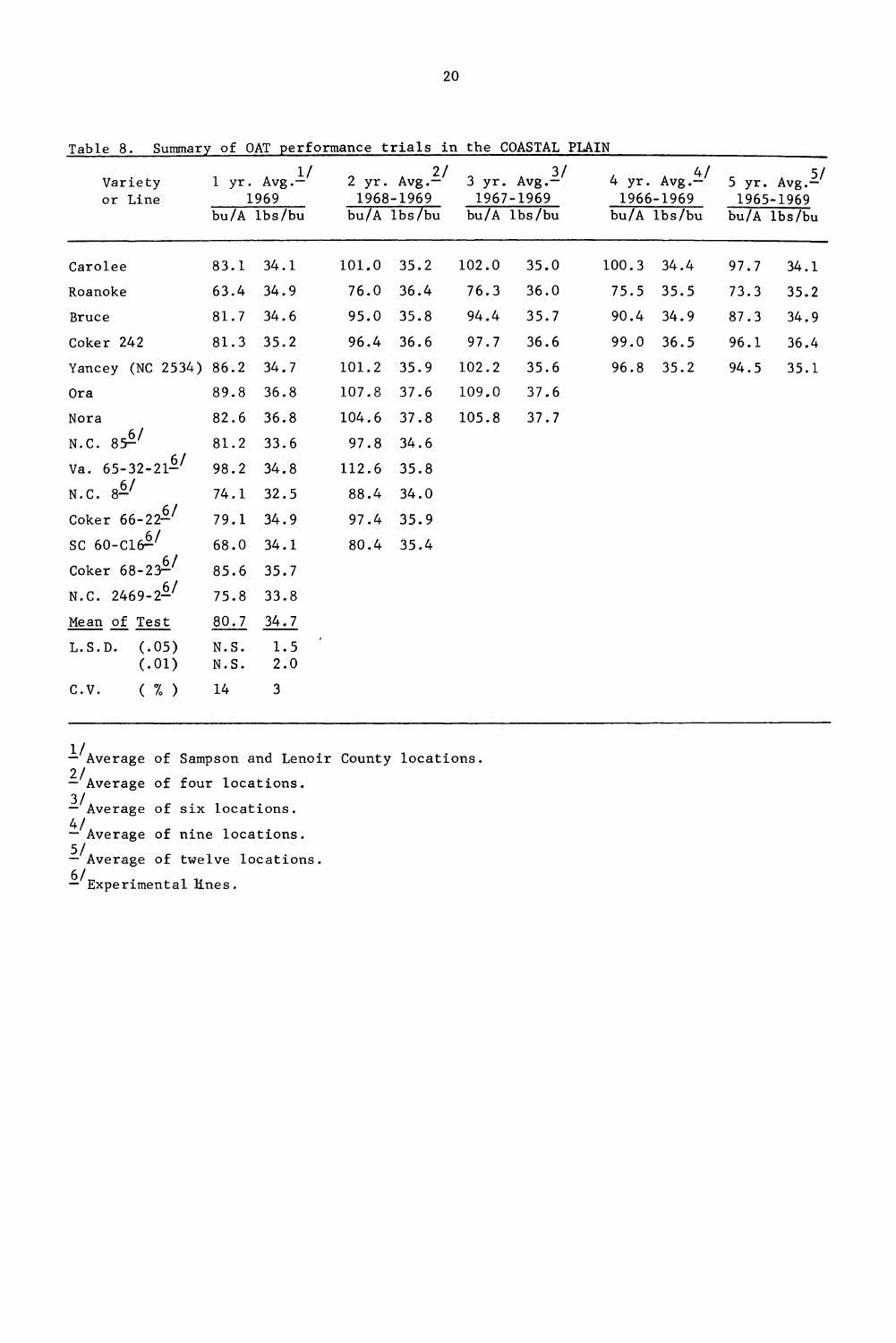| Variety<br>or Line         | $bu/A$ $1bs/bu$ | 1 yr. $Avg.\frac{1}{ }$<br>1969 | 2 yr. $Avg.^{2/}$<br>1968-1969<br>$bu/A$ $1bs/bu$ |      | 3 yr. $Avg.^{3/}$<br>1967-1969<br>$bu/A$ $1bs/bu$ |      | 4 yr. $Avg.\frac{4}{ }$<br>1966-1969<br>$bu/A$ $1bs/bu$ |      | 5 yr. $Avg. \frac{5}{7}$<br>1965-1969<br>$bu/A$ $1bs/bu$ |      |
|----------------------------|-----------------|---------------------------------|---------------------------------------------------|------|---------------------------------------------------|------|---------------------------------------------------------|------|----------------------------------------------------------|------|
| Wakeland                   | 53.6            | 56.5                            | 56.2                                              | 58.0 | 52.8                                              | 58.5 | 51.5                                                    | 58.2 | 49.2                                                     | 58.2 |
| Ga. 1123                   | 52.7            | 55.5                            | 57.4                                              | 57.4 | 53.0                                              | 58.1 | 53.6                                                    | 58.2 | 52.2                                                     | 58.4 |
| Knox 62                    | 48.1            | 57.6                            | 52.2                                              | 59.2 | 51.2                                              | 60.0 | 50.3                                                    | 59.6 | 49.9                                                     | 59.7 |
| Blueboy                    | 63.1            | 55.3                            | 69.6                                              | 56.4 | 66.5                                              | 57.2 | 66.1                                                    | 56.7 | 63.9                                                     | 56.7 |
| Coker 65-20                | 60.6            | 56.6                            | 64.1                                              | 58.2 | 61.1                                              | 58.6 | 59.5                                                    | 58.6 |                                                          |      |
| Arthur                     | 57.7            | 57.9                            | 62.4                                              | 58.8 |                                                   |      |                                                         |      |                                                          |      |
| Va. 66-54-15 <sup>6/</sup> | 62.9            | 52.2                            |                                                   |      |                                                   |      |                                                         |      |                                                          |      |
| N.C. $7^{6/7}$             | 62.3            | 55.0                            |                                                   |      |                                                   |      |                                                         |      |                                                          |      |
| Coker $68-8$ <sup>6/</sup> | 58.4            | 56.2                            |                                                   |      |                                                   |      |                                                         |      |                                                          |      |
| Coker $68-19^{6/}$         | 54.7            | 57.4                            |                                                   |      |                                                   |      |                                                         |      |                                                          |      |
| Mean of Test               | 57.4            | 56.0                            |                                                   |      |                                                   |      |                                                         |      |                                                          |      |
| (.05)<br>L.S.D.<br>(.01)   | 9.4<br>N.S.     | 2.3<br>3.2                      |                                                   |      |                                                   |      |                                                         |      |                                                          |      |
| c.v.<br>$(\% )$            | 8               | $\overline{\mathbf{2}}$         |                                                   |      |                                                   |      |                                                         |      |                                                          |      |

Table 9. Summary of WHEAT performance trials in the PIEDMONT

 $\frac{1}{4}$ /Average of Alamance, Stanly and Davie County locations.

 $2/$ Average of eight locations.

 $\frac{3}{\sqrt{2}}$  Average of twelve locations.

~/Average of fourteen locations.

5/<br>Nerage of seventeen locations.

 $\frac{6}{ }$ Experimental lines.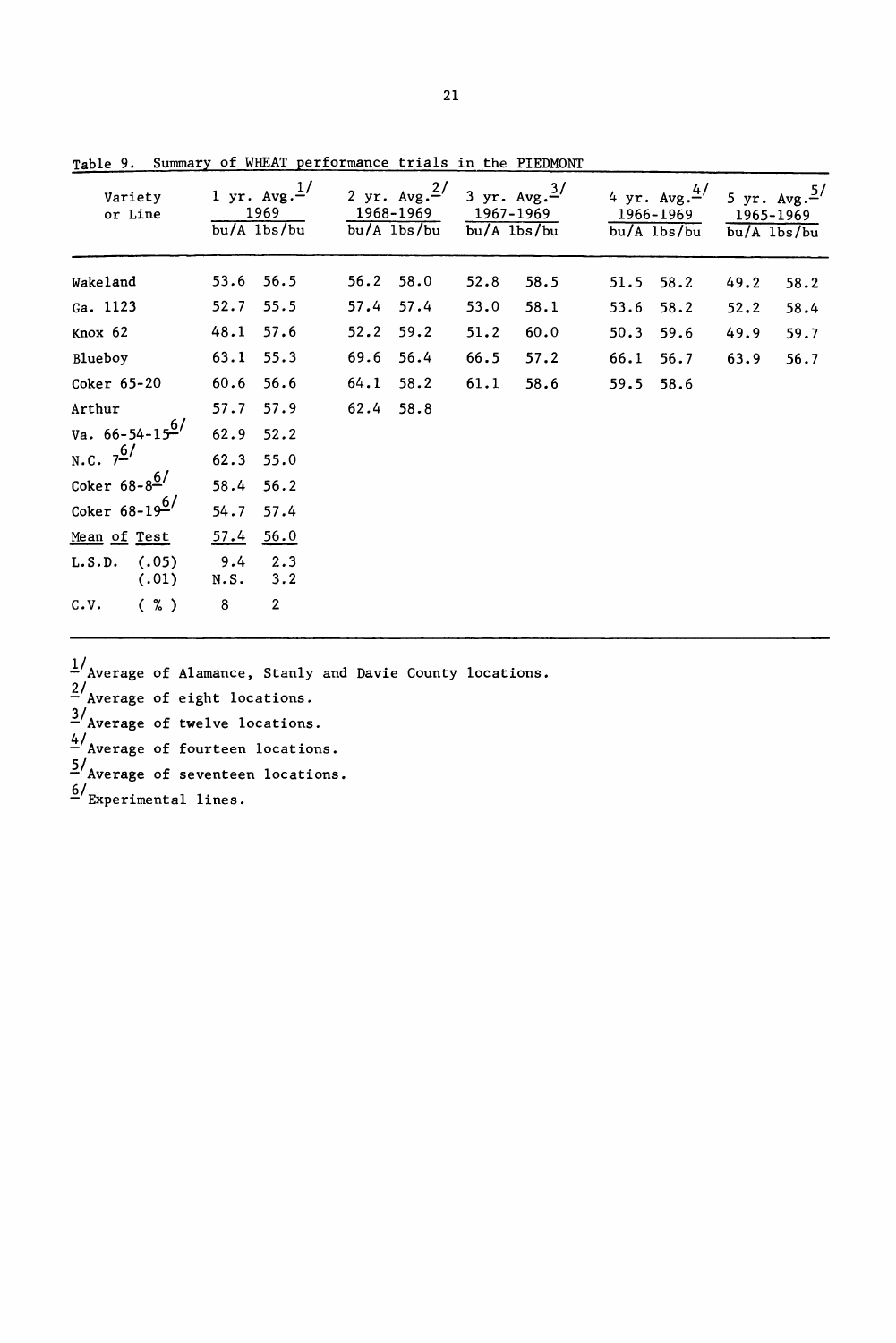| Variety<br>or Line       | 1 yr. $Avg.^{1/}$<br>1969<br>$bu/A$ $1bs/bu$ |      | 2 yr. $Avg.^{2/}$<br>1968-1969<br>$bu/A$ $1bs/bu$ | 1967-1969<br>$bu/A$ $1bs/bu$ | 3 yr. $Avg.^{3/}$ |      | 4 yr. $Avg.4$<br>1966-1969<br>$bu/A$ $1bs/bu$ | 5 yr. $Avg. \frac{5}{ }$<br>1965-1969<br>$bu/A$ $1bs/bu$ |      |
|--------------------------|----------------------------------------------|------|---------------------------------------------------|------------------------------|-------------------|------|-----------------------------------------------|----------------------------------------------------------|------|
| Wakeland                 | 53.6<br>51.0                                 |      | 56.2 55.4                                         | 50.7                         | 56.5              | 47.2 | 56.0                                          | 47.3                                                     | 56.5 |
| Ga. 1123                 | 54.9<br>58.6                                 | 61.4 | 56.4                                              | 52.0                         | 57.4              | 50.8 | 56.9                                          | 49.9                                                     | 57.0 |
| Blueboy                  | 67.4<br>53.8                                 | 72.4 | 55.0                                              | 69.1                         | 56.2              | 64.8 | 55.6                                          | 62.7                                                     | 55.7 |
| Coker 65-20              | 55.0<br>54.5                                 | 59.3 | 56.2                                              | 53.2                         | 57.1              | 50.8 | 56.5                                          |                                                          |      |
| Hadden                   | 49.6 53.4                                    | 58.2 | 55.6                                              |                              |                   |      |                                               |                                                          |      |
| Va. $66 - 54 - 15^{6}$   | 48.0<br>53.6                                 |      |                                                   |                              |                   |      |                                               |                                                          |      |
| N. C. $7^{6/}$           | 64.1<br>54.0                                 |      |                                                   |                              |                   |      |                                               |                                                          |      |
| Arthur                   | 49.4<br>55.3                                 |      |                                                   |                              |                   |      |                                               |                                                          |      |
| Coker $68 - 8^6$         | 56.5<br>54.2                                 |      |                                                   |                              |                   |      |                                               |                                                          |      |
| Coker $68-19^{6/}$       | 63.5<br>55.9                                 |      |                                                   |                              |                   |      |                                               |                                                          |      |
| Mean of Test             | 56.3<br>54.3                                 |      |                                                   |                              |                   |      |                                               |                                                          |      |
| (.05)<br>L.S.D.<br>(.01) | 5.3<br>1.0<br>7.1<br>1.3                     |      |                                                   |                              |                   |      |                                               |                                                          |      |
| $(\% )$<br>C.V.          | $\overline{2}$<br>9                          |      |                                                   |                              |                   |      |                                               |                                                          |      |

Table 10. Summary of WHEAT performance trials in the COASTAL PLAIN

*l/Average* of Lenoir and Sampson County locations.  $\frac{2}{\text{Average of four locations}}$ . *llAverage* of six locations. ~/Average of nine locations. *21Average* of twelve locations.  $\frac{6}{\text{Experiments}}$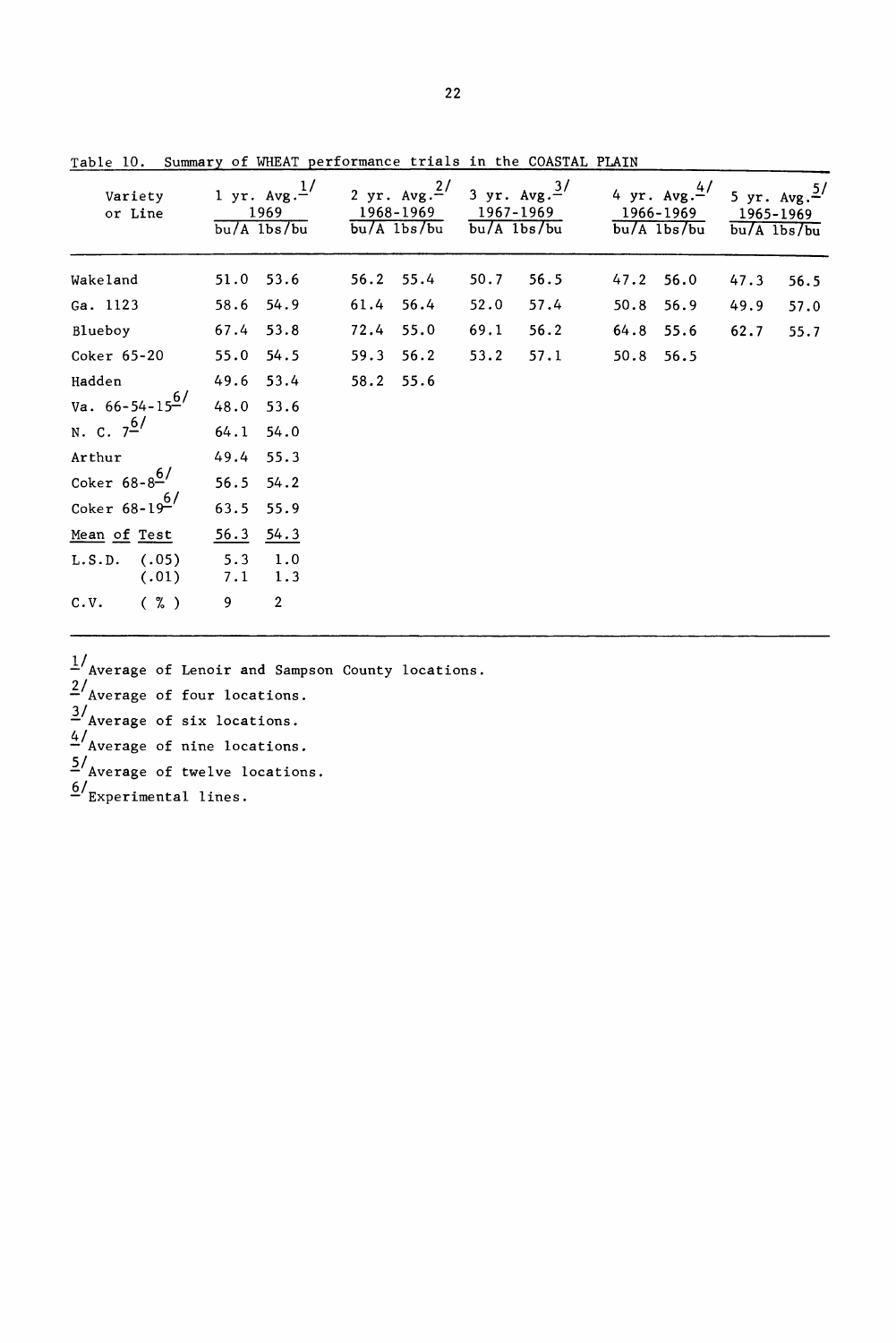| Table 11. |  |  | Lodging Data |  |  |
|-----------|--|--|--------------|--|--|
|           |  |  |              |  |  |

| Variety<br>or Line     |                                     | l yr. Avg. 2 yr. Avg. 3 yr. Avg. |                                                                                  | 4 yr. Avg.              |
|------------------------|-------------------------------------|----------------------------------|----------------------------------------------------------------------------------|-------------------------|
| <b>BARLEY</b>          | $1969^{\frac{1}{2}}$                | $1968 - 1969^2$                  | $1967 - 1969^2$                                                                  | $\frac{1966-1969}{4}$   |
| McNair 601             | 34.0                                | 37.9                             | 29.9                                                                             | 34.8                    |
| Clayton                | 41.5                                | 38.4                             | 26.4                                                                             | 31.2                    |
| Colonial 2             | 45.7                                | 58.6                             | 61.6                                                                             | 69.7                    |
| Harrison               | 15.3                                | 12.0                             | 8.0                                                                              | 8.3                     |
| Wade                   | 39.3                                | 36.8                             | 27.8                                                                             | 33.8                    |
| Davie                  | 39.2                                | 43.8                             | 41.7                                                                             | 53.7                    |
| N. C. 35               | 34.2                                | 37.4                             | 39.5                                                                             |                         |
| $Va. 65-42-33$         | 26.7                                | 28.2                             |                                                                                  |                         |
| Jefferson              | 8.2                                 | 8.7                              |                                                                                  |                         |
| Keowee                 | 33.2                                | 33.4                             |                                                                                  |                         |
| Hanover                | 33.8                                |                                  |                                                                                  |                         |
| N. C. 42               | 34.0                                |                                  |                                                                                  |                         |
| OATS                   | $1969^{5/}$                         | $1968 - 19696$                   | $1967 - 1969^2$                                                                  | / <sup>1966-19698</sup> |
|                        |                                     | 43.0                             | 50.4                                                                             | 51.2                    |
| Bruce                  | 48.9<br>41.1                        | 36.4                             | 36.4                                                                             | 41.0                    |
| Carolee                | 40.5                                | 31.1                             | 25.7                                                                             | 26.6                    |
| Yancey                 |                                     | 41.2                             | 47.8                                                                             | 48.3                    |
| Roanoke                | 34.3<br>31.2                        | 26.2                             | 26.7                                                                             | 32.0                    |
| Coker 242              |                                     | 27.8                             | 23.4                                                                             |                         |
| Nora                   | 40.0                                | 48.4                             | 52.3                                                                             |                         |
| Coker 66-22            | 46.2                                |                                  | 24.1                                                                             |                         |
| 0ra                    | 34.2                                | 25.8<br>21.4                     |                                                                                  |                         |
| $Va. 65-32-21$         | 26.0                                |                                  |                                                                                  |                         |
| N.C. 85                | 37.2                                | 25.3<br>46.9                     |                                                                                  |                         |
| N. C. 8                | 47.1                                |                                  |                                                                                  |                         |
| $S. C. 60-C16$         | 17.2                                | 18.3                             |                                                                                  |                         |
| Coker 68-23            | 28.2                                |                                  |                                                                                  |                         |
| N. C. 2469-2           | 18.5                                |                                  |                                                                                  |                         |
| WHEAT                  | $1969^{9}$                          |                                  | $1968 - 1969 \frac{10}{1}$ $1967 - 1969 \frac{11}{1}$ $1966 - 1969 \frac{12}{1}$ |                         |
| Ga. 1123               | 23.5                                | 16.5                             | 16.0                                                                             | 15.3                    |
| Wakeland               | 54.5                                | 41.9                             | 35.9                                                                             | 41.6                    |
|                        | .8                                  | 3.9                              | 3.0                                                                              | 2.7                     |
| Blueboy<br>Coker 65-20 |                                     |                                  | 21.8                                                                             | 18.5                    |
| Hadden                 | $\frac{31.0}{57.5}$ <sup>13</sup> / | $\frac{23.2}{36.5}$              |                                                                                  |                         |
| Arthur                 |                                     |                                  |                                                                                  |                         |
| Knox 62                | $\frac{16.3}{31.7}$ <sup>14</sup> / | $\frac{14.8}{29.4}$ 16/          |                                                                                  |                         |
| $Va. 66-54-15$         | 1.2                                 |                                  |                                                                                  |                         |
| N. C. 7                | 3.0                                 |                                  |                                                                                  |                         |
| Coker 68-8             | 32.0                                |                                  |                                                                                  |                         |
| Coker 68-19            | 6.7                                 |                                  |                                                                                  |                         |
| 1/L                    |                                     | 91                               |                                                                                  |                         |

| $1/\text{\textsc{Average of five locations.}}$ | $\frac{9}{2}$ werage of five locations.             |
|------------------------------------------------|-----------------------------------------------------|
| $2/$ Average of eleven locations.              | $\frac{10}{\text{Average of twelve locations.}}$    |
| $\frac{3}{4}$ Average of twelve locations.     | $\frac{11}{\text{Average of thirteen locations}}$ . |
| $4/$ Average of fourteen locations.            | $12/$ Average of eighteen locations.                |
| $\frac{5}{4}$ Average of five locations.       | $\frac{13}{\text{Average of two locations.}}$       |
| $6/$ Average of fourteen locations.            | $\frac{14}{\text{Average of three locations.}}$     |
| $\frac{7}{4}$ Average of seventeen locations.  | $\frac{15}{\text{Average of nine locations.}}$      |
| $\frac{8}{4}$ Average of twenty-two locations. | $\frac{16}{\text{Average of eight locations.}}$     |
|                                                |                                                     |